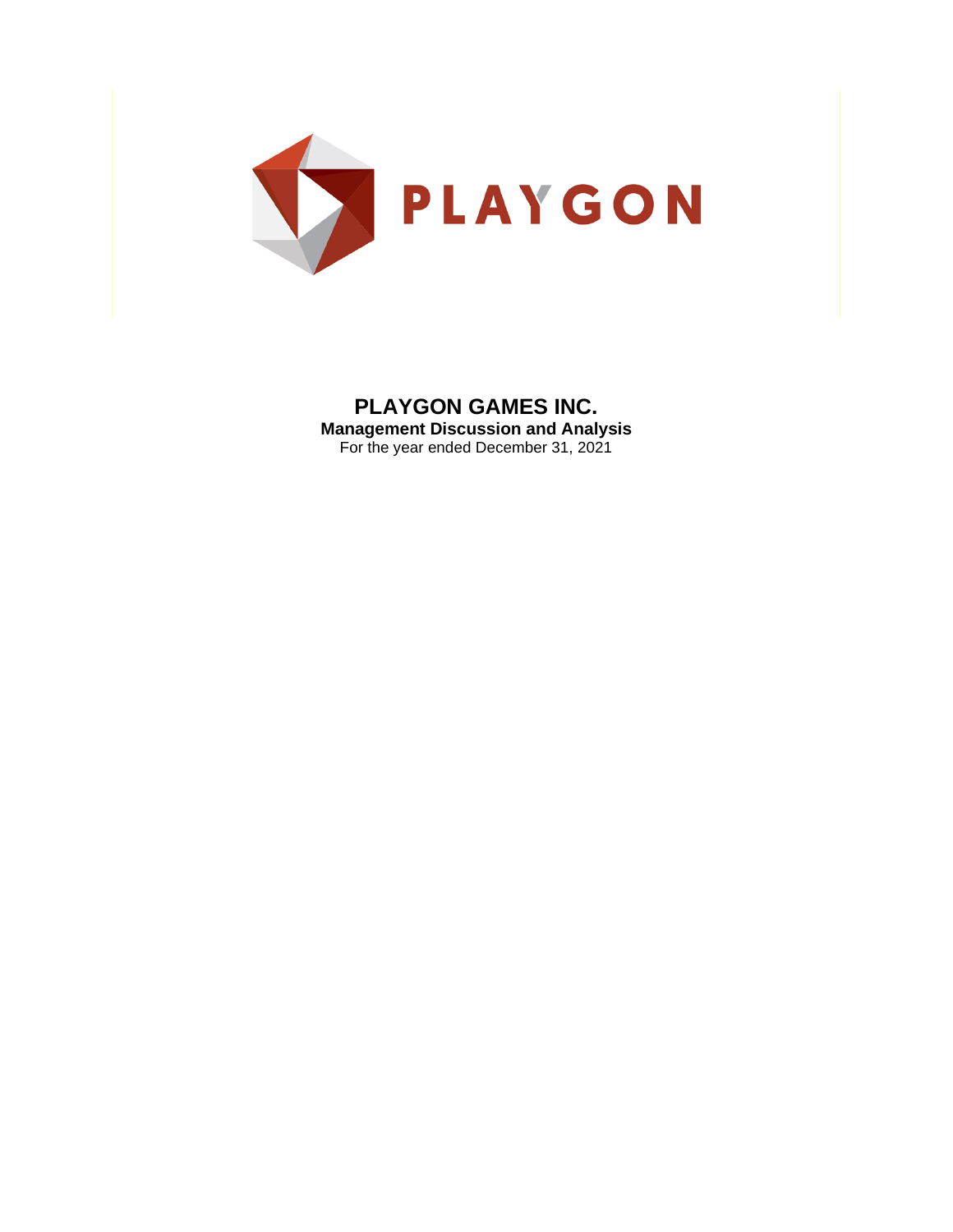

This discussion and analysis of financial position and results of operation is prepared as at May 2, 2022 and should be read in conjunction with the audited consolidated financial statements for the year ended December 31, 2021, of Playgon Games Inc and its wholly owned subsidiaries ("Playgon" or the "Company") and the consolidated financial statements of the Company for the year ended December 31, 2020. The following disclosure and associated financial statements are presented in accordance with International Financial Reporting Standards ("IFRS"). Except as otherwise disclosed, all dollar figures included therein and in the following management discussion and analysis ("MD&A") are quoted in Canadian dollars. Additional information relevant to the Company's activities can be found on SEDAR at www.sedar.com.

# **FORWARD LOOKING STATEMENTS**

The Company's consolidated financial statements for the year ended December 31, 2021 and this accompanying MD&A contain statements that constitute "forward-looking statements" within the meaning of National Instrument 51-102. *Continuous Disclosure Obligations of the Canadian Securities Administrators*.

It is important to note that, unless otherwise indicated, forward-looking statements in this MD&A describe the Company's expectations as of May 2, 2022.

Forward-looking information is subject to known and unknown risks, uncertainties and other factors that may cause the Company's actual results, level of activity, performance or achievements to be materially different from those expressed or implied by such forward-looking information. The information set forth in this MD&A contains statements concerning future results, future performance, intentions, objectives, plans and expectations that are, or may be deemed to be, "forward-looking statements". These statements concerning possible or assumed future results of operations of the Company are preceded by, followed by or include the words "believes", "expects", "anticipates", "estimates", "intends", "plans", "forecasts", or similar expressions. Forward-looking statements are not guarantees of future performance. These forward-looking statements are based on current expectations that involve certain risks, uncertainties and assumptions. Assumptions relating to the foregoing involve judgments with respect to, among other things, future economic, competitive and market conditions and future business decisions, all of which are difficult or impossible to predict accurately and many of which underlying the forward-looking statements are reasonable, any of the assumptions could prove inaccurate. These factors should be considered carefully, and readers should not place undue reliance on forward-looking statements. The Company has no intention and undertakes no obligation to update or revise any forwardlooking statements, whether written or oral that may be made by or on the Company's behalf, except as may be required by applicable law.

All of the Company's public disclosure filings may be accessed via [www.sedar.com](http://www.sedar.com/) and readers are urged to review these materials.

## **DESCRIPTION OF THE COMPANY'S BUSINESS**

The Company is a Business-to-Business ("B2B") Software-as-a-Service ("SaaS") technology provider focused on developing digital content for the growing iGaming Market. The Company platforms provide a multi-tenant gateway that allows online operators the ability to offer their customers innovative iGaming software solutions ("Live Dealer Product") and a customized daily fantasy sports ("DFS") software solution ("DFS Product"). The Company's common shares are listed on the TSX Venture Exchange ("TSX-V") under the symbol "DEAL".

On June 19, 2020, the Company completed the purchase of Playgon Interactive Inc. ("Playgon Interactive") from its shareholders (the "Playgon Acquisition"). Playgon Interactive, a private British Columbia corporation and leading technology innovator in the gaming market, developed a suite of digital products that bring the fun and entertainment of casinos to casino players everywhere via their unique and proprietary mobile first interface and the traditional desktop medium. Playgon Interactive's value proposition offers the proven appeal of physical casinos, with a suite of interactive live dealer games that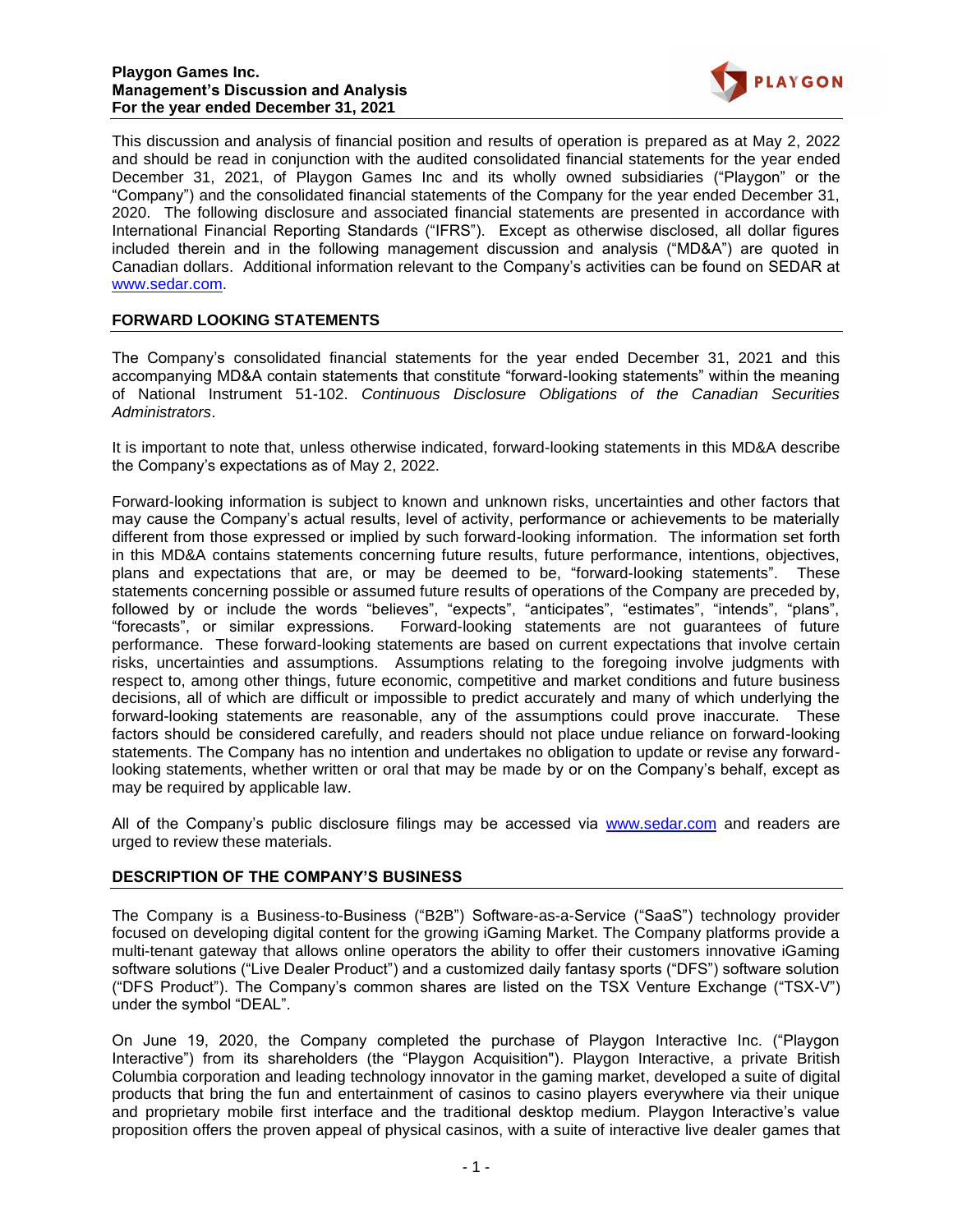

appeal to players in a very personal way by giving real human interaction between dealers and players. Playgon Interactive's proprietary live dealer technology is designed to operate in both real money and social gaming verticals. In a live casino game, a human dealer operates the game in real time from a casino gaming table, which can be seen via a live streaming video link. Players can make betting decisions via their mobile device or desktop and can communicate with the dealer in real time via a software interface.

In addition, Playgon develops all of its live dealer games in E-Table versions, which is Playgon's version of the live dealer games using a random number generator. Playgon has introduced unique digital table games to players world-wide, all optimized for one-handed play.

As a true B2B SaaS provider, the Company's products are ideal turn-key solutions for online casinos, sportsbook operators, land-based operators, media groups, and big database companies. The Company enables its customers to seamlessly integrate into its Live Dealer Product, E-Table games and DFS Product thereby allowing their individual end users easy access to iGaming software solutions and content.

# **Highlights**

During the year ended December 31, 2021, the Company recorded \$159,705 in revenue from its Live Dealer Product. During the 4<sup>th</sup> quarter ended December 31, 2021, the Company was able to successfully onboard 6 operators for a total operator count of 26 as at December 31, 2021. The Company's initial focus was to successfully onboard smaller operator accounts allowing the Company to focus on ensuring the Live Dealer platform was operating and scaling as expected prior to onboarding larger higher volume operators. The successful initial phase has allowed the Company to optimize the platform in a live environment and demonstrate to larger volume operators the Live Dealer Product in a live setting. During the latter part of 2021, the Company successfully onboarded some of the larger operators it targeted which has led to greater platform liquidity and wagering turnover and expects this to continue as it onboards more operators and aggregators through 2022. In addition, the Company plans on entering new regulated markets in 2022 with a focus on Latin America and North America to compliment its customer growth in Europe.

On February 24, 2022, the Company announced that Bobby Soper was appointed to the Company's Board of Directors. Mr. Soper brings two decades of experience overseeing the development of numerous projects from the ground-up. He has served as International President of Mohegan Gaming & Entertainment, as well as the CEO of the Mohegan enterprise. Upon the appointment of Mr. Soper, Jason Meretsky stepped down from the board of directors.

On Jan 12, 2022, the Company signed a multijurisdictional software licensing and distribution agreement with Relax Gaming. Under the terms of the agreement, Relax Gaming will add and market Playgon's proprietary mobile first live dealer and E-table game offerings under the VegasLounge™ brand, to its content library for availability and distribution to all Relax Gaming's global client base. The agreement is for three years with licence fees based on commercial revenue sharing rates.

On November 17, 2021, the Company announced it had upsized and closed a non-brokered private placement consisting of 34,971,112 Units ("Units") at a price of \$0.30 per unit for gross proceeds of \$10,491,334. Each Unit consists of one common share of the Company and one-half common share purchase warrant with each whole warrant entitling the holder to acquire one common share of the Company at a price of \$0.50 per common share for a period of 24 months from the closing date.

On May 25, 2021, the Company announced that, through a distribution partner, it had signed a three year software license and distribution agreement with Isle of Man based Solid Gaming, a subsidiary of the Gamesys Group Plc. (GYS:LSE). Solid Gaming will add the Company's Live Dealer Product to its content library for availability and and market to all of Solid Gaming's global client base. On October 7, 2021, the Company's Live Dealer Product went live with Solid Gaming.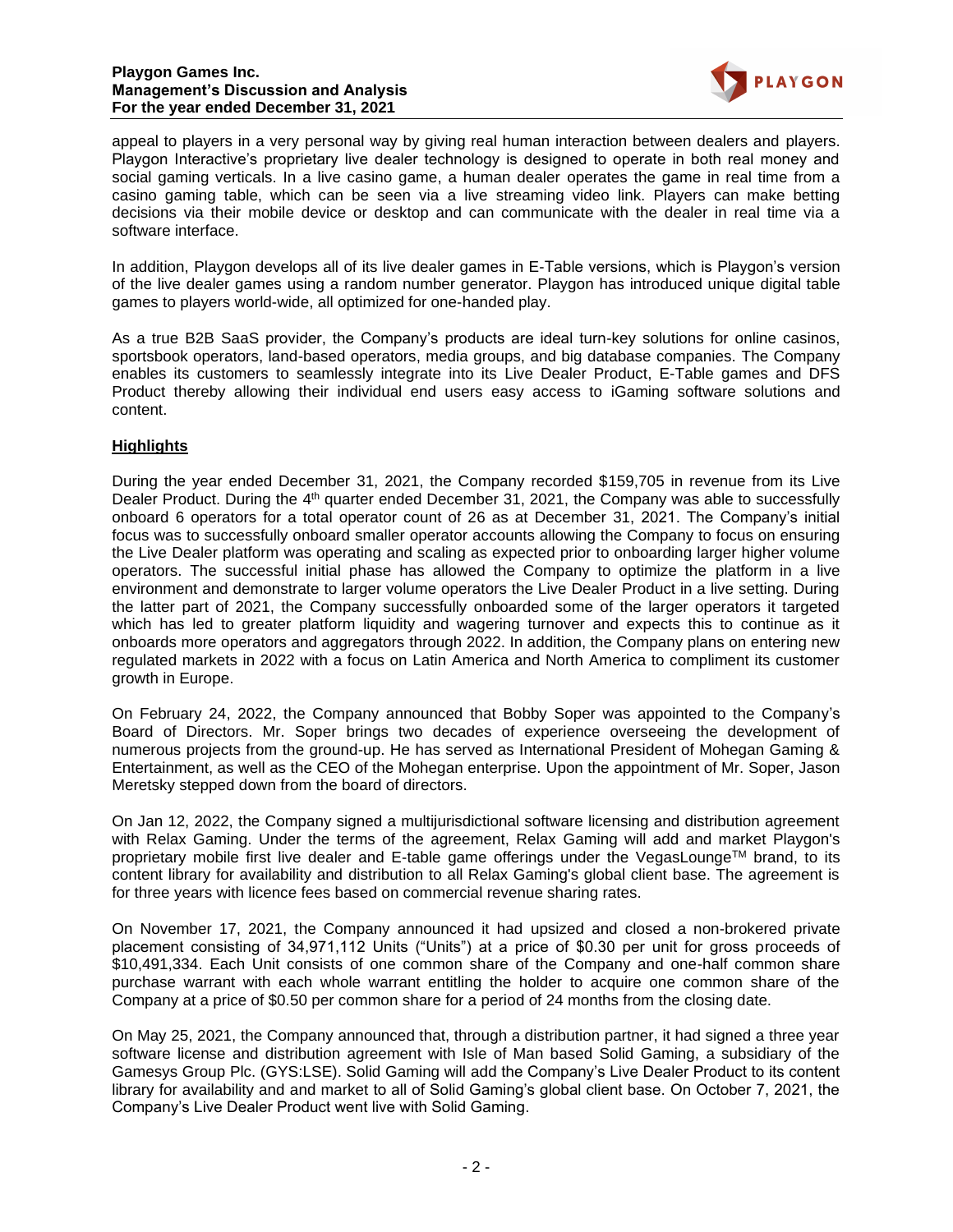

On May 10, 2021, the Company announced that its Live Dealer Product was now live with SWINTT Malta Ltd. ("SWINTT"), a subsidiary of the Malta-based Glitnor Group. SWINTT has onboarded 11 operators of their currently serviced 93 operator brands and anticipate an additional 11 operators to be integrated in the future based on market demand.

On April 30, 2021, the Company announced that Intelligent Gaming (PTY) Ltd. ("IGL") had received their letter of certification and board approval from South African regulators, granting approval under their manufacturers license to offer Playgon's Live Dealer Product to operators in the South African market. With this certification in place and integration completed, Playgon is now live with IGL in South Africa.

On March 23, 2021, in response to the positive sentiment surrounding legalized betting in the United States and significant interest in the Company's product, Playgon engaged Duane Morris LLP to represent the Company in its application process to license its Live Dealer technology for the US market. Currently, six US states have legalized iGaming while several other states are considering legislation that would further expand the market. Upon receiving licenses, the Company would be able to license and operate its Live Dealer technology with gaming operators in each state. iGaming offerings are currently only available in certain states and as additional states legalize iGaming the Company expects considerable demand for its mobile focused Live Dealer offerings.

On March 10, 2021, The Company received approval from the Malta Gaming Authority ("MGA") for its Type 1 Gaming Service License.The approval of the Type 1 license allows the Company to provide its Live Dealer Product to licensed operators of the MGA through its wholly owned Malta subsidiary.

On February 24, 2021, the Company was named as one of the Venture 50 Companies for 2020 by the TSX-V recognized as one of the fastest growing companies publicly listed on the TSXV in the technology sector.

# **Live Dealer Product**

Its current software platform includes a Live Dealer Casino ("LDC") which includes the most popular table games, and E-Table games, which are Playgon's version of random number generated (RNG) table games.

The Company is focused on leading the innovation curve in LDC technology with an unmatched mobile first platform. Playgon will stream the first and only LDC action from Las Vegas, Nevada (Vegas Lounge™) for regulated online casino gaming markets globally. Live dealer gaming is one of the fastest growing segments in the online casino market where mobile-devices generate over 70% of casino revenues. Players are able to experience a highly interactive gaming experience through any browser on any mobile device with Playgon's Live-Dealer casino from Las Vegas, Nevada.

The Company leases a 12,000 sq. ft. state-of-the-art broadcasting studio streaming live casino games with dealers from Las Vegas. The LDC games cover the classic and most played casino favourites, Roulette, Blackjack, Baccarat and Tiger Bonus BaccaratTM, a proprietary game. All LDC games come with new in game features and functionality to boost online casino revenues and enhance player engagement.

Playgon's proprietary live dealer technology is designed to operate in both real money and social gaming verticals. In an LDC game, a human dealer operates the game in real time from a casino gaming table, which can be seen via a live streaming video link. Players can make betting decisions via their mobile device or desktop and can communicate with the dealer in real time via Playgon's software interface.

## **Daily Fantasy Sports Product**

The Company's DFS software and network can be licensed to customers offering a customized and fully branded DFS to their end users.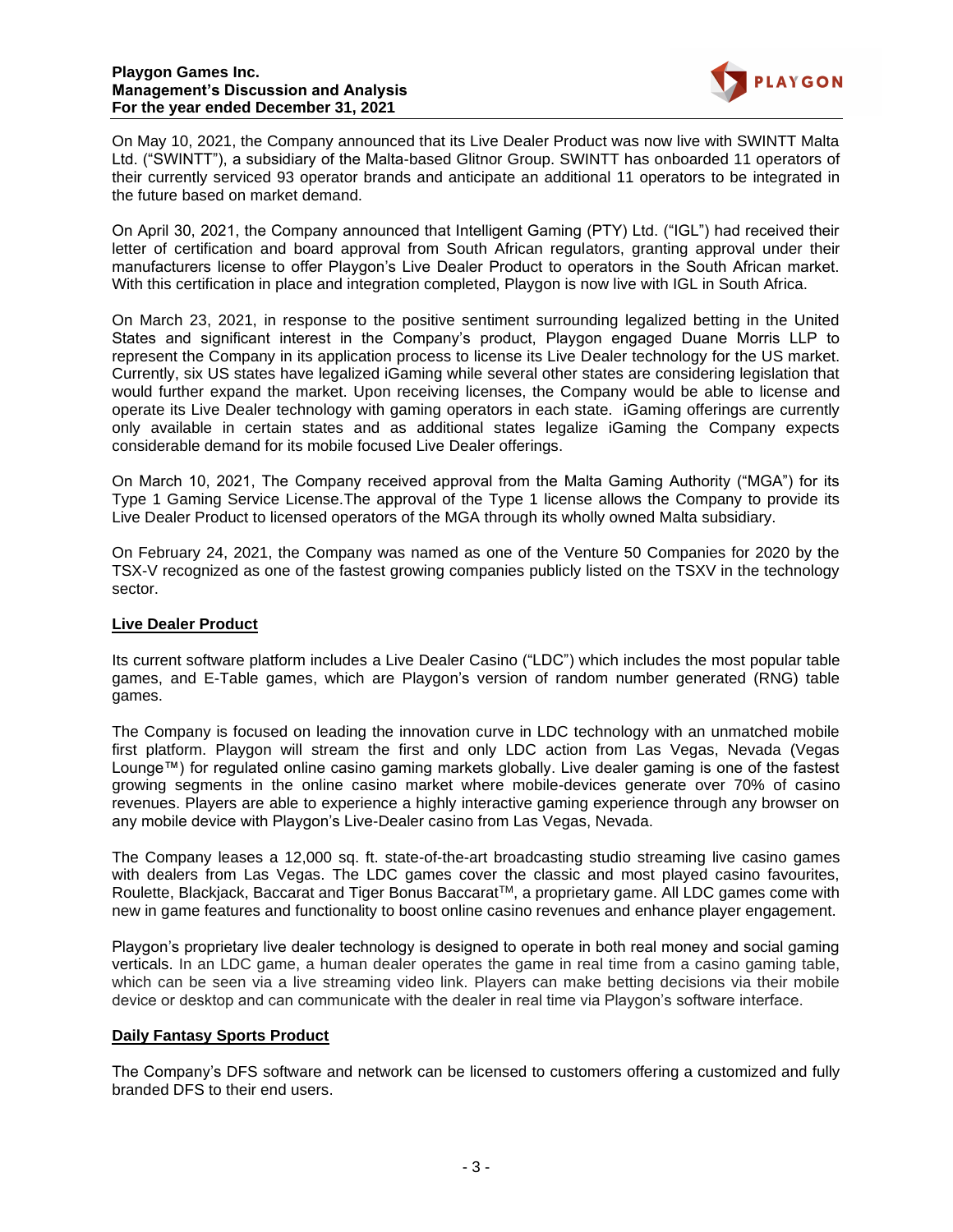

DFS is a subset of year-long fantasy sport games. As with traditional fantasy sports games, site end users compete against others by building a team of professional athletes from a particular league or competition and earn points based on the actual statistical performance of the players in real-world competitions. DFS is an accelerated variant of traditional Fantasy Sports Games that are conducted over short-term periods, such as a week or single day of competition, as opposed to those that are played across an entire season and is one of the fastest growing segments of the fantasy sports industry today. DFS is structured in the form of competitions referred to as a contest, where site end users pay an entry fee in order to participate and build a team of athletes in a certain sport while complying with different contest rules. Depending on the overall performance of the athletes selected, site end users may win a share of a pre-determined prize pool.

# *Revenue Segmentation*

The Company currently anticipates two sources of revenue. The first is for licensing and use of the Company's SaaS products. The second are set-up fees which typically pay for the integration, customization and branding of the customer site for the use of our Live Dealer and DFS products.

The online gaming industry is heavily regulated, and the Company will license its products to customers who hold a gaming license. Initially, the Company's target markets are outside of North America, however, due to the accelerated growth of the United States and Canadian market the Company has advanced plans to enter the North American market as well.

On March 23, 2021, the Company commenced its United States strategy towards licensing efforts in New Jersey, Pennsylvania and Michigan, by engaging Duane Morris LLP in New Jersey. Completion of this process would allow the Company to offer its Live Dealer technology to customers within those states. The timing for entry is fluid and will be driven by customer acquisition and studio costs to service individual markets. The iGaming and Sport Betting industry is expected to exceed \$12.9 billion in market size by 2025<sup>1</sup> and presents a significant opportunity for the Company.

On April 4, 2022, iGaming Ontario (iGO), a subsidiary of the Alcohol and Gaming Commission of Ontario (AGCO) launched a new regulated regime for on-line gaming in Ontario. The Company plans on making an application with the AGCO to service this market with its current Las Vegas studio. The decision on market entry will depend on customer acquisition. Ontario's licensed online gaming and sports betting market will generate gross revenues of C\$989m in its first year of opening, growing to C\$1.86bn by 2026. Ontario, the first province to allow private operators to offer online gambling, is set to be one of the largest online gambling markets in North America, alongside Pennsylvania, New Jersey and Michigan.<sup>1</sup>

## *Principal Products and Services*

The Company platforms are a multi-tenant B2B gateway, which allows customers to offer their end users a Live Dealer product or a DFS product. Both products have been built with a mobile first philosophy that allows for seamless integration at the customer level and provides a gaming experience that is optimized for one-handed play.

As a true B2B digital content provider, the Company offers a SaaS product that provides a turn-key solution for sportsbook operators, land-based operators, media groups and big database companies to experience its Live Dealer Product or a DFS Product, without having to incur large upfront costs to monetize this new business and add incremental revenue to their business.

The Company's online offering is designed for gaming operators worldwide. The platforms integrate into a gaming operator's website, whereby the Live Dealer Product or the DFS Product will be immediately available to the end users. The end user will easily be able to access the Live Dealer or the DFS products using any modern browser via a desktop or mobile device. This allows any customer end-user the ability to access the content from any device, with the benefit that a user can pause and transition the experience across any number of devices. While the end user accesses the offering through an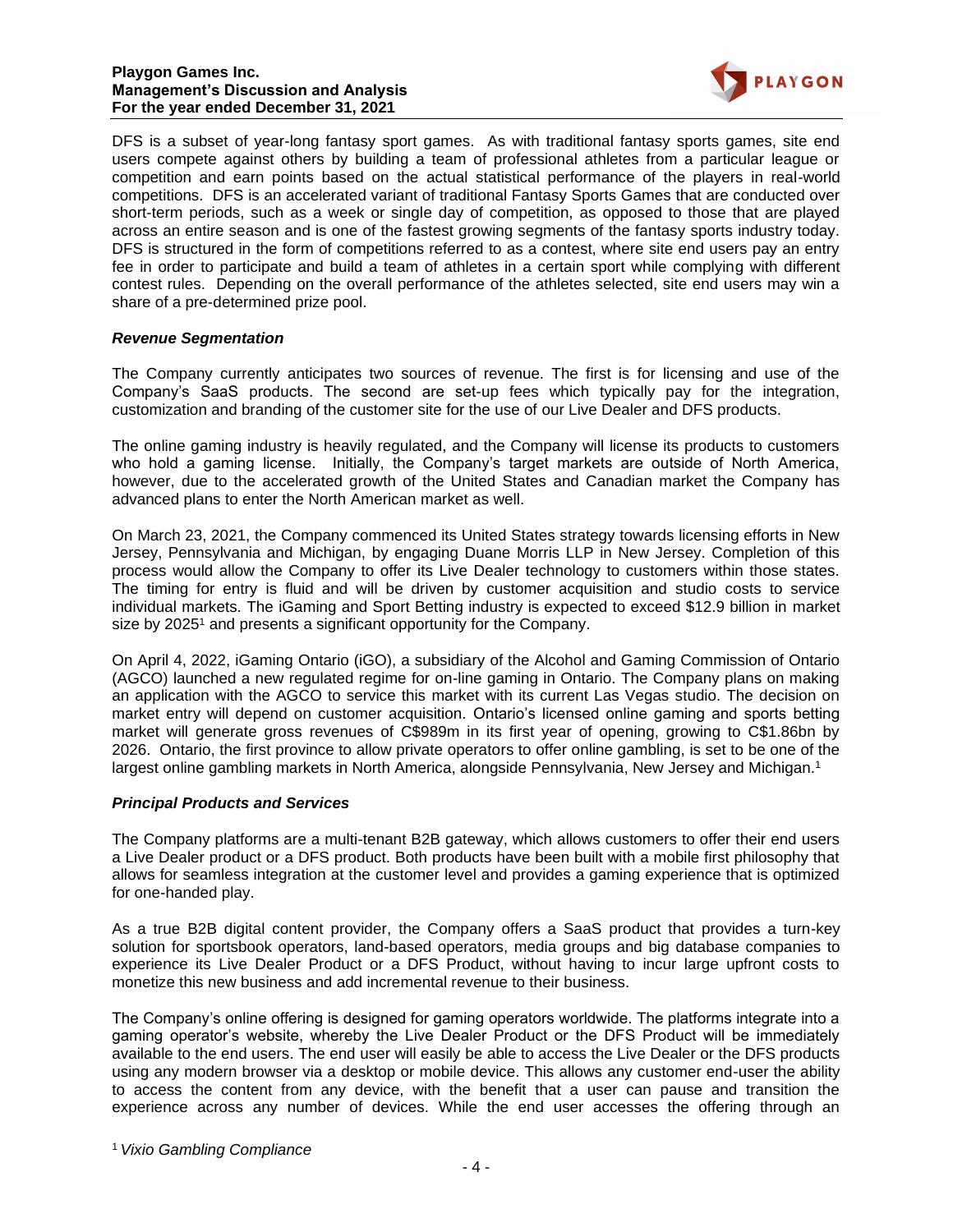

operator's website, the Company maintains and operates the platform, but not the wallet which is in the control of the end operator, to ensure a safe and secure ecosystem without conflict of interest.

Available Live Dealer games include Blackjack (Regular & Common Draw), Roulette (European & American), and Baccarat (Regular & No Commission).

Available E-Table games (multiplayer & single player) include Blackjack, Baccarat and Roulette. The Company's development roadmap will include the following E-Table games dictated by customer demand Craps, SicBo, Pai Gow, Pai Gow Poker, Andar Bahr, Dragon Tiger, Red Dog, Holdem Poker and Three Card Poker.

## *Product Development*

## *Live Dealer*

Playgon Interactive was founded in 2016 and is an innovator in the online casino gaming segment, developing a suite of products that bring the complete fun and entertainment of casinos to everyone, everywhere. Playgon's value proposition offers the proven appeal of casinos, with a core of interactive live dealer casino table games that appeal to players in a very personal way. Playgon will further enhance its offering with E-table games.

Playgon employs best-in-breed technology to deliver a seamless, interactive, and immersive online casino experience. Playgon Interactive is a mobile-first developer, where every game created has been made with mobile gaming in mind. Playgon Interactive's focus is on mobile-first ergonomic designs and single-touch interactivity, bringing cutting-edge handheld features in portrait mode and functionality to gambling enthusiasts who have long been demanding a world-class mobile experience.

Playgon's proprietary technology is built for robustness, scalability, and user experience. Playgon makes use of the latest technologies, like Progressive Web Apps, to deliver a fast, secure, native-like unmatched user experience in portrait mode.

## *Daily Fantasy Sports*

DFS is currently developed for the five major European football leagues and North American and European golf. As the industry further matures the Company will revisit the marketing of the DFS product.

## *Distribution Methods*

The Company's products and services will be distributed through the Internet via mobile and desktop, which may provide customers/network partners with advantages over traditional offline gaming competitors, including global reach and additional mobility, a reduced cost base, 24/7/365 access, greater levels of player liquidity and enhanced innovation with respect to product offerings and technology.

The advance in technology, increased consumer demand for digital content, new regulated markets and the COVID-19 global pandemic have accelerated growth in the online gaming industry and the need for land-based gaming operators to adopt a digital strategy as most land-based businesses have been exposed to the global pandemic shutdowns. This validates the Company's strategy and distribution methods in the area of digital commerce.

## *Principal Markets*

The Company's offerings are available globally. As a B2B SaaS supplier the Company's customers include gaming operators and content aggregators ("Customers"). The management of the Company intend to focus on those Customers that it believes offer the best potential for growth that exists for both Live Dealer and Daily Fantasy Sports products.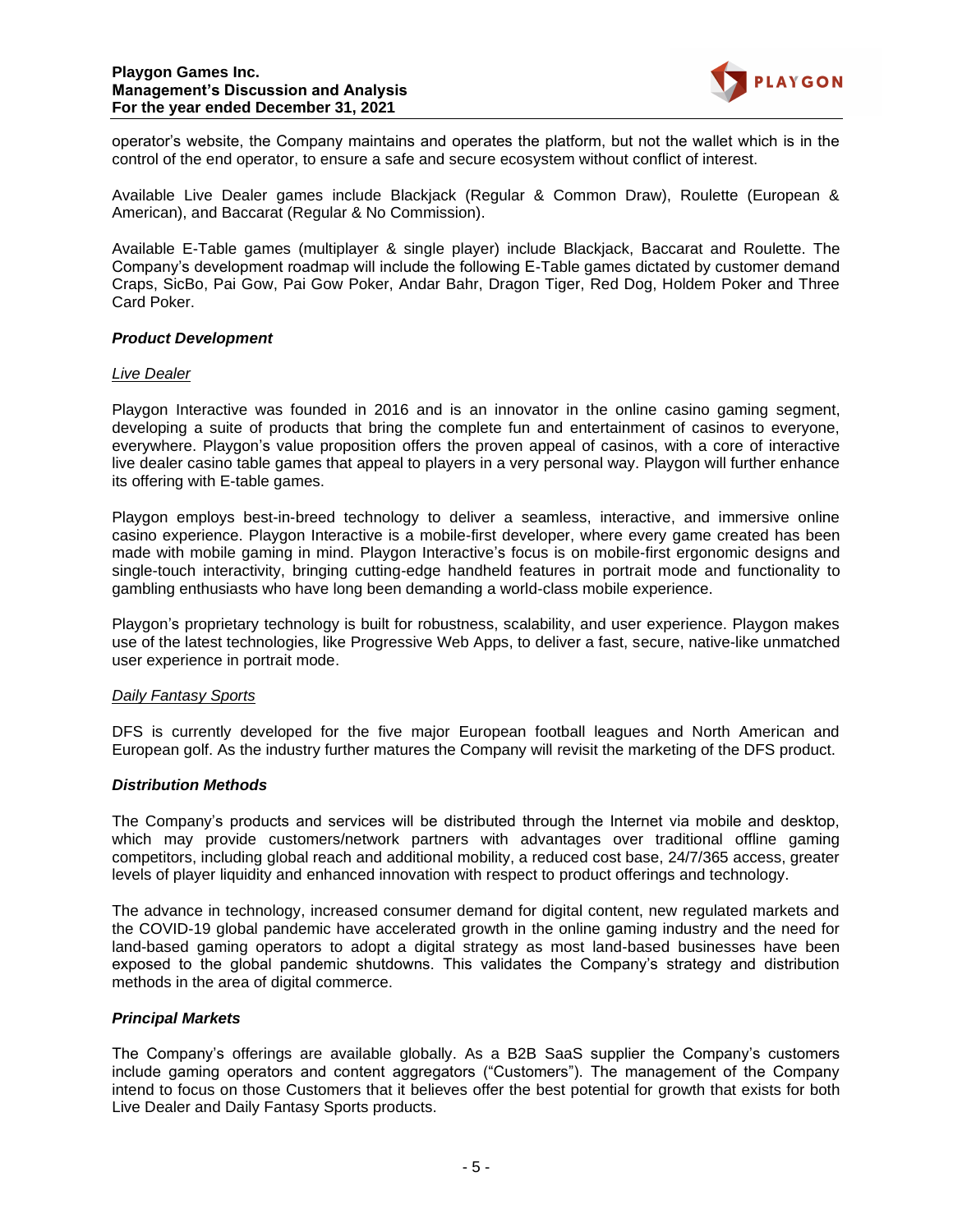

Additional opportunities for expansion exist across North America as the regulatory environment continues to be increasingly receptive towards online sports betting and casino gaming.

#### *Marketing Plans and Strategies*

#### *Live Dealer Casino*

LDC has changed from being viewed as merely a strategic option for the online gaming brands into a key gaming segment that offers rich growth and expansion opportunities in new and existing markets. Right now, according to a global study in association with H2 Gambling, the leading market data and intelligence research team in iGaming, confirms that live dealer gaming is worth 32% of the iGaming market. 2

To put that in perspective, in 2012 live casino gaming only held a 10.8% Gross gaming revenue (GGR) market share which at the time was worth €679.4 million. Today that GGR figure is now worth €5.3 billion in an iGaming market estimated to be worth €17.7 billion. That represents growth that happened in the space of just 8 years. It is a growth figure that means the live casino iGaming market grew 774% in GGR.<sup>2</sup>

Globally the online casino gaming market continues to show trends for growth and reach. It has strong player demand across multiple territories and has exhibited greater commercial potential due to regulation, technological innovation and multiple distribution channels. This trend is expected to continue as more regions regulate their individual online casino gaming markets and land-based and digital businesses converge.

The market opportunity for the Company is significant, real money online casino revenues globally in 2019 reached \$16B USD and are anticipated to reach \$26B USD by 2023 which represents a 62.5% increase between 2019 - 2023<sup>2</sup>.

According to reports by Research and Markets, the online gaming industry is expected to grow at a CAGR of 11.94% between 2021-2026 [\(https://ibn.fm/dmk2N\)](https://ibn.fm/dmk2N), and Grandview Research expects the market to reach \$127.3 billion by 2027 [\(https://www.nnw.fm/YUWL8\)](https://www.nnw.fm/YUWL8).

Live Dealer today is an integral part of any online casino operator's portfolio and market strategy. It offers players a unique experience of real and dynamic gaming with a core human element. Operators gain a distinctive segment of games that can strongly incorporate their brand values and appeal as well as expand the demographic and geographic reach of their platform.

The combination of entertainment, trust rendering human element, exciting games and opportunities for real time interaction underpins the foundation for strong growth and market expansion in existing regulated markets worldwide. There is additional potential as regulated markets become more available.

The Company plans to build its marketing campaign by attending industry conferences to the extent possible, in person, using direct sales tactics, utilizing a multi-pronged search engine optimization strategy, developing its website, utilizing print advertisements in trade magazines and connecting and networking with third party platform aggregators.

#### *Competition*

The Company may not be able to compete successfully against current and future competitors, and the competitive pressures the Company faces could harm its business and prospects. Broadly speaking, the Internet media, entertainment, fantasy sports, and iGaming industry are highly competitive. The level of competition is likely to increase as current competitors improve their product offerings and as new participants enter the market. Some of the Company's current and potential competitors have longer operating histories, larger customer bases, greater name and brand recognition and significantly greater

*<sup>1</sup>H2 Gambling Capital Inc*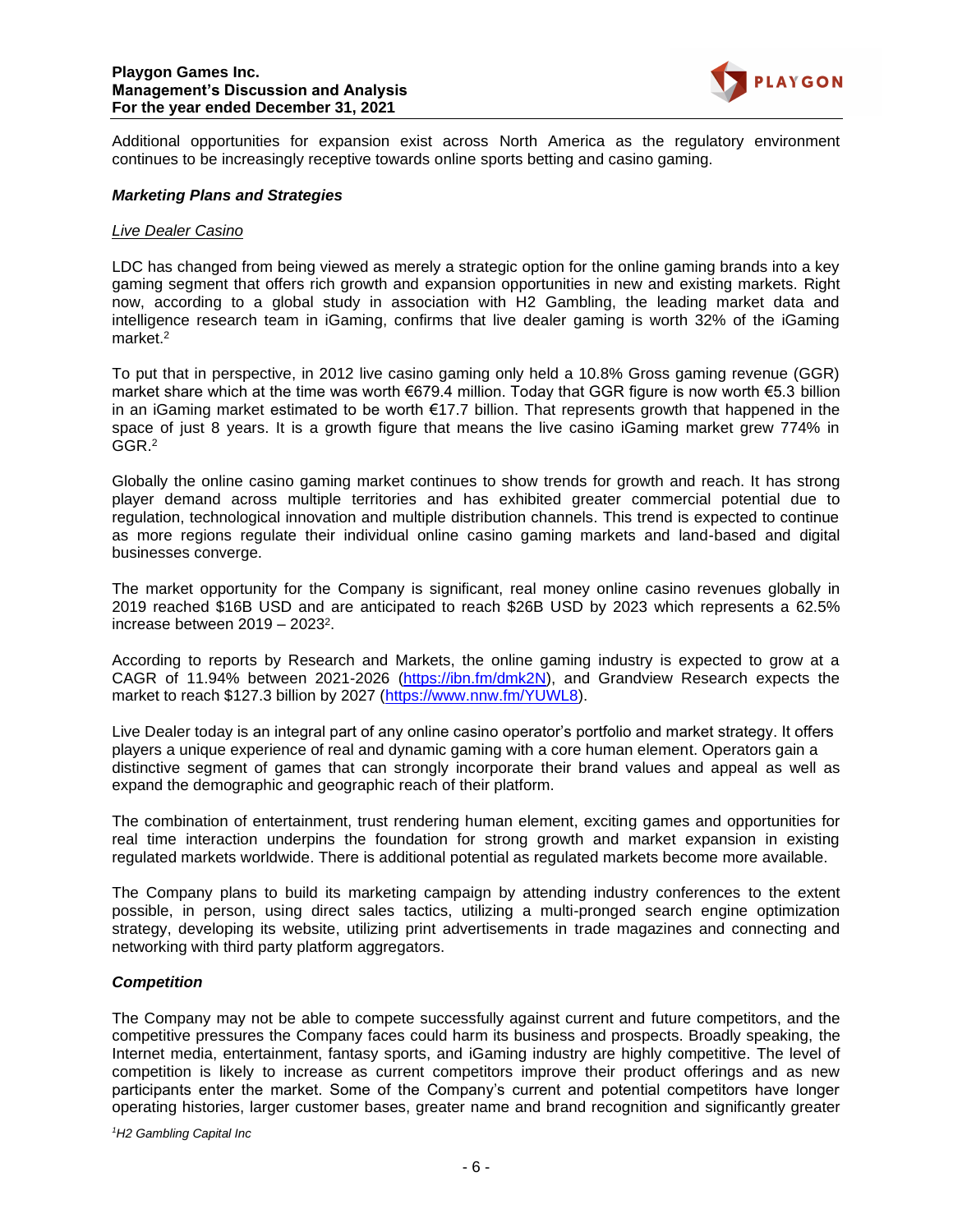

financial, sales, marketing, technical and other resources than the Company. Additionally, these competitors have research and development capabilities that may allow them to develop new or improved products that may compete with products the Company markets and distributes.

## *Proprietary Protections*

The Company owns 100% of the Live Dealer Product and DFS Product. The Company will rely on a combination of trademark, copyright and trade secret laws, as well as confidentiality agreements and technical measures to protect its proprietary rights*.* 

# *Regulatory Matters*

The Company has received a B2B skilled gaming license (Type 4) from the MGA on April 6, 2018, enabling it to provide its DFS Product to licensed operators of the MGA. The license entitles the Company to manufacture, supply, install and adapt gambling software for electronic devices or websites in a network setting.

On August 10, 2017, the Company received Gaming Laboratories International ("GLI") certification for its DFS platform for Italy and the United Kingdom. The GLI certification covers both the Company's sports offerings of European Football and European and PGA Golf and provided the necessary accreditation required to launch the Company's platform in Italy and in the UK.

On March 10, 2021, the Company received approval from the MGA for a Type 1 Gaming Service License. The approval of the Type 1 license allows the Company to provide its Live Dealer Products to licensed operators of the MGA through its wholly owned Malta subsidiary.

On October 18, 2018 the Company received its GLI-19 certification for its Live Dealer Products.

## *iGaming Platforms*

The Company's proprietary Live Dealer Product provides the following competitive advantages:

- Enables multiple licensed operators to gain access to one Live Dealer studio from Las Vegas, Nevada. Additional studios will be added in jurisdictions where required;
- Product development is mobile focused to enhance player UI and UX, attracting the most soughtafter player segment; the discerning, higher value, returning player;
- Product development uses Progressive Web App (PWA) technology, device agnostic, every user, every browser, every device;
- Cloud based technology built for robustness, scalability and zero latency with streaming; and
- Portrait only Live Dealer and E-Table games offering single hand Ergonomics which provides effortless gameplay for the mobile user.

The Company has established a 12,000 sq ft state-of-the-art live broadcast studio in Las Vegas, Nevada. The Company operates its tables under the strict and fair gaming standards of land-based casinos. During the year ended December 31, 2021, the Company completed an expansion of its Las Vegas studio, doubling its table capacity. During Q2 2021, the studio began full operations that are supervised 24/7 by supervisors with extensive experience in land-based operations. The Company will add additional tables and studios as customer demand requires.

The Company's proprietary DFS Platform provides the following competitive advantages:

- Enables multiple operators to join a network as regulation permits to share liquidity; which means each operator's end user is able to participate in a common pool of other operators end users to promote larger contest sizes;
- enables operators the option to offer its clients entry into ring-fenced contests or network wide contests for enhanced liquidity and prize pools;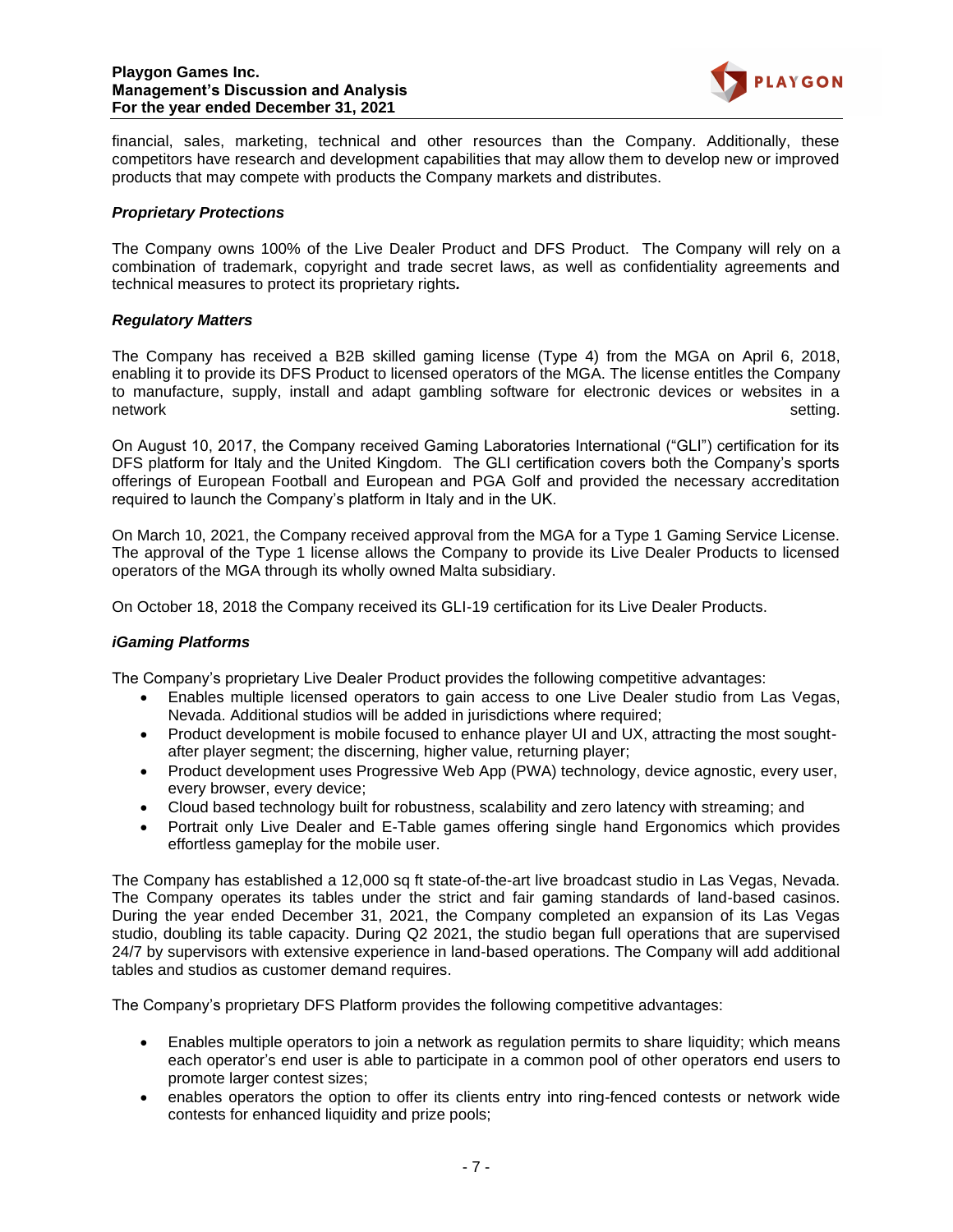

- uniquely designed, guided custom lobby experience will ensure players easy access to enter contests and maximize customer retention;
- designed games such as the "pick 'em" which will provide the casual new user unprecedented ease of entry in new emerging markets;
- platform architecture has been designed to scale;
- proprietary skill matching algorithm for head-to-head matches to promote a robust game economy; and
- mobile accessible on Android and iOS.

## *Acquisition of Playgon Interactive*

On June 19, 2020, the Company acquired 16,850,447 (100%) common shares of Playgon Interactive through the issuance of 63,333,333 common shares of the Company at \$0.15 per common share for a total value of \$9,500,000. The acquisition has been treated as an acquisition of an intangible asset.

The assets and liabilities of Playgon Interactive and its subsidiaries on acquisition were as follows:

|                                          | \$            |
|------------------------------------------|---------------|
| Cash                                     | 30,206        |
| Amounts receivable                       | 7,482         |
| Sales tax receivable                     | 50,952        |
| Prepaids                                 | 836           |
| Security deposit                         | 91,205        |
| Property and equipment                   | 631,816       |
| Intangible assets                        | 399,923       |
| Right-of-use asset                       | 186,459       |
| Accounts payable and accrued liabilities | (1, 125, 107) |
| Loans payable                            | (560,000)     |
| Long-term debt                           | (1,280,775)   |
| Lease liability                          | (204,332)     |
| Net liabilities                          | (1,771,335)   |

The total consideration for the acquisition was as follows:

| Value of common shares issued | 9,500,000  |
|-------------------------------|------------|
| Net liabilities acquired      | 1,771,335  |
| Total consideration           | 11,271,335 |

Pursuant to the terms of the purchase agreement, 4,608,891 Common Shares (the "Indemnity Escrow Consideration Shares"), were placed in escrow to satisfy any indemnity claims. Subject to the satisfaction of any agreed claims under the purchase agreement, 50% of the Indemnity Escrow Consideration Shares will be released to certain selling shareholders on the one-year anniversary of the closing date of the Playgon Acquisition and the balance will be released on the 18-month anniversary of the closing date of the Playgon Acquisition. In addition, 41,480,009 common shares of the Company (the "Release Escrow Consideration Shares") will be subject to resale restrictions, such that 12.5% of the Release Escrow Consideration Shares shall be released for sale on a quarterly basis following the initial six-month anniversary of the closing date of the Playgon Acquisition. If the aggregate of indemnity claims exceeds the number of Indemnity Escrow Consideration Shares multiplied by \$0.15 per share, the Release Escrow Consideration Shares shall also be subject to recovery by the Company to a maximum indemnity cap of \$5,000,000. As of December 31, 2021, there have been no indemnity claims and 4,608,891 of the Indemnity Escrow Consideration Shares have been released. As of December 31, 2021, 25,924,985 of the Release Escrow Consideration Shares have been released.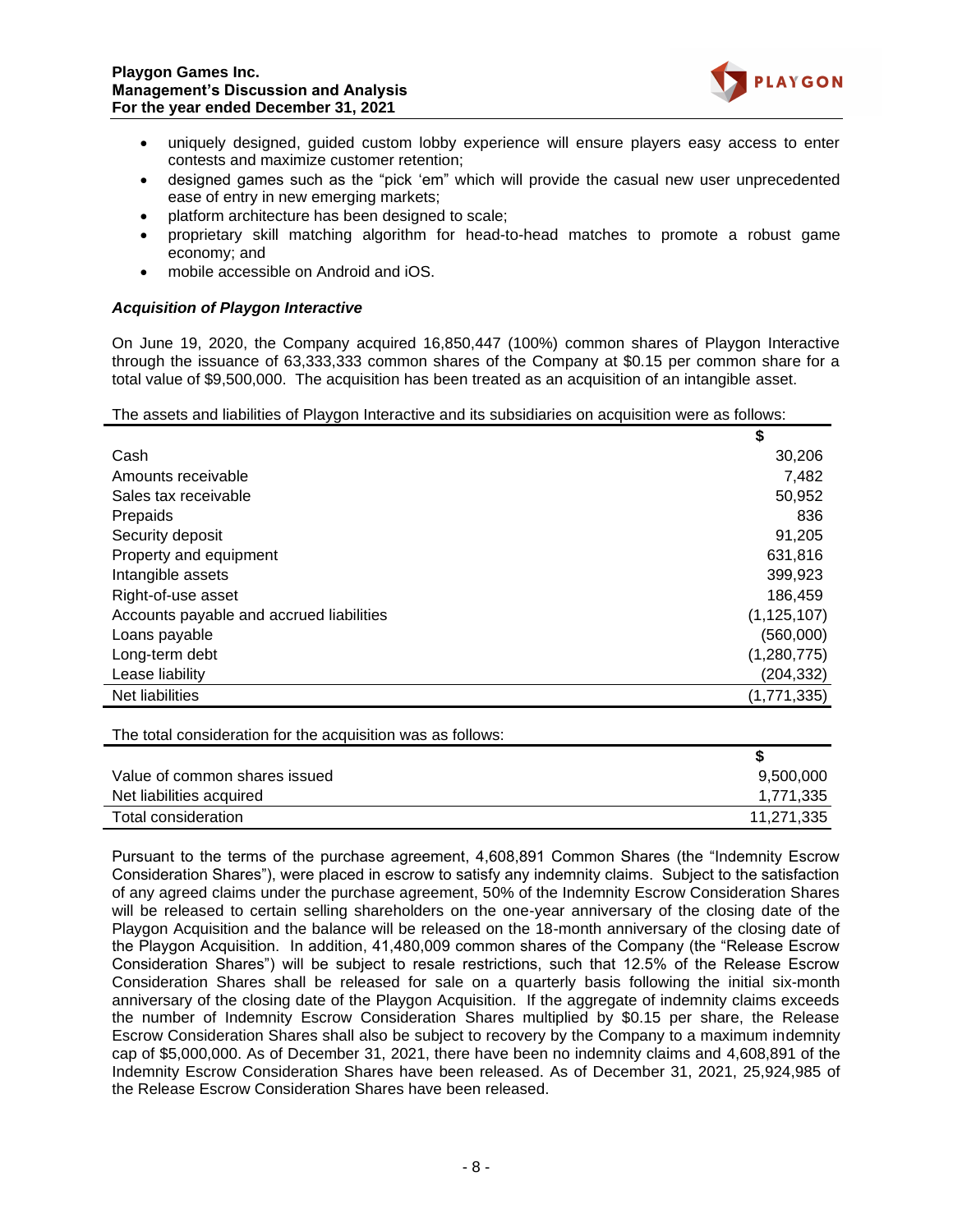

# **SELECTED ANNUAL INFORMATION**

The following financial data, which has been prepared in accordance with IFRS, is derived from the Company's audited financial statements for the years ended December 31, 2021, 2020 and 2019:

|                                  | 2021           | 2020        | 2019          |
|----------------------------------|----------------|-------------|---------------|
|                                  |                |             |               |
| Total revenues                   | 159.705        |             | 50.789        |
| Expenses                         | 15,216,748     | 6,352,030   | 2,308,500     |
| Comprehensive loss               | (14, 874, 472) | (6,489,613) | (2,258,425)   |
| Basic and diluted loss per share | (0.07)         | (0.05)      | (0.03)        |
| Working capital                  | 4,404,328      | (1,872,784) | (1, 188, 205) |
| Total assets                     | 17,079,463     | 13,681,805  | 253,379       |
| Long term liabilities            | 749,577        | 1,220,477   |               |

#### **SUMMARY OF QUARTERLY RESULTS**

The following selected financial information is derived from the audited consolidated financial statements of the Company prepared in accordance with IFRS.

|                                                                          | Three Months Ended (\$)            |                                        |                                   |                                      |
|--------------------------------------------------------------------------|------------------------------------|----------------------------------------|-----------------------------------|--------------------------------------|
|                                                                          | December 31,<br>2021               | September 30,<br>2021                  | <b>June 30,</b><br>2021           | March 31,<br>2021                    |
| Revenue<br>Comprehensive loss<br>diluted<br>Basic and                    | 151,863<br>(4,217,179)             | 5,624<br>(3,542,380)                   | 2,218<br>(3,604,794)              | Nil<br>(3,510,119)                   |
| loss<br>per<br>share*<br>Dividends per share                             | (0.02)<br>Nil                      | (0.02)<br>Nil                          | (0.02)<br>Nil                     | (0.02)<br>Nil                        |
| Total assets<br>Total long-term liabilities<br>Working capital (deficit) | 17,079,463<br>749,577<br>4,404,328 | 11,592,517<br>1,288,030<br>(2,527,464) | 14,375,593<br>1,305,410<br>49.991 | 17,678,098<br>1,227,569<br>2,621,518 |

|                                     | Three Months Ended (\$) |                  |                 |             |
|-------------------------------------|-------------------------|------------------|-----------------|-------------|
|                                     | December 31,            | <b>September</b> | <b>June 30,</b> | March 31,   |
|                                     | 2020                    | 30, 2020         | 2020            | 2020        |
| Revenue                             | Nil                     | Nil              | Nil             | Nil         |
| Comprehensive loss                  | (1,976,973)             | (2,639,503)      | (1,461,827)     | (411, 310)  |
| diluted<br>Basic and<br>loss<br>per |                         |                  |                 |             |
| share*                              | (0.01)                  | (0.01)           | (0.02)          | (0.01)      |
| Dividends per share                 | Nil                     | Nil              | Nil             | Nil         |
| Total assets                        | 13,681,805              | 14,918,814       | 17,075,633      | 189,084     |
| Total long-term liabilities         | 1,220,477               | 1,293,823        | 1,359,449       | Nil         |
| Working capital (deficit)           | (1,872,784)             | (154,965)        | 1,082,729       | (1,593,343) |

The quarterly fluctuations in net loss are generally correlated to the level of management's activities related to the acquisition of companies, rights, licenses and other projects. Loss is also impacted by the non-cash fluctuations in the Company's amortization of intangible assets, share based compensation, and other corporate costs. Comprehensive loss is impacted by the foreign currency translation adjustment resulting from translating subsidiary operations from their functional currency to the Company's presentation currency of CAD.

During the three months ended June 30, 2020 (2020 Q2), the Company acquired Playgon Interactive and its wholly owned subsidiaries resulting in increased overall expenses.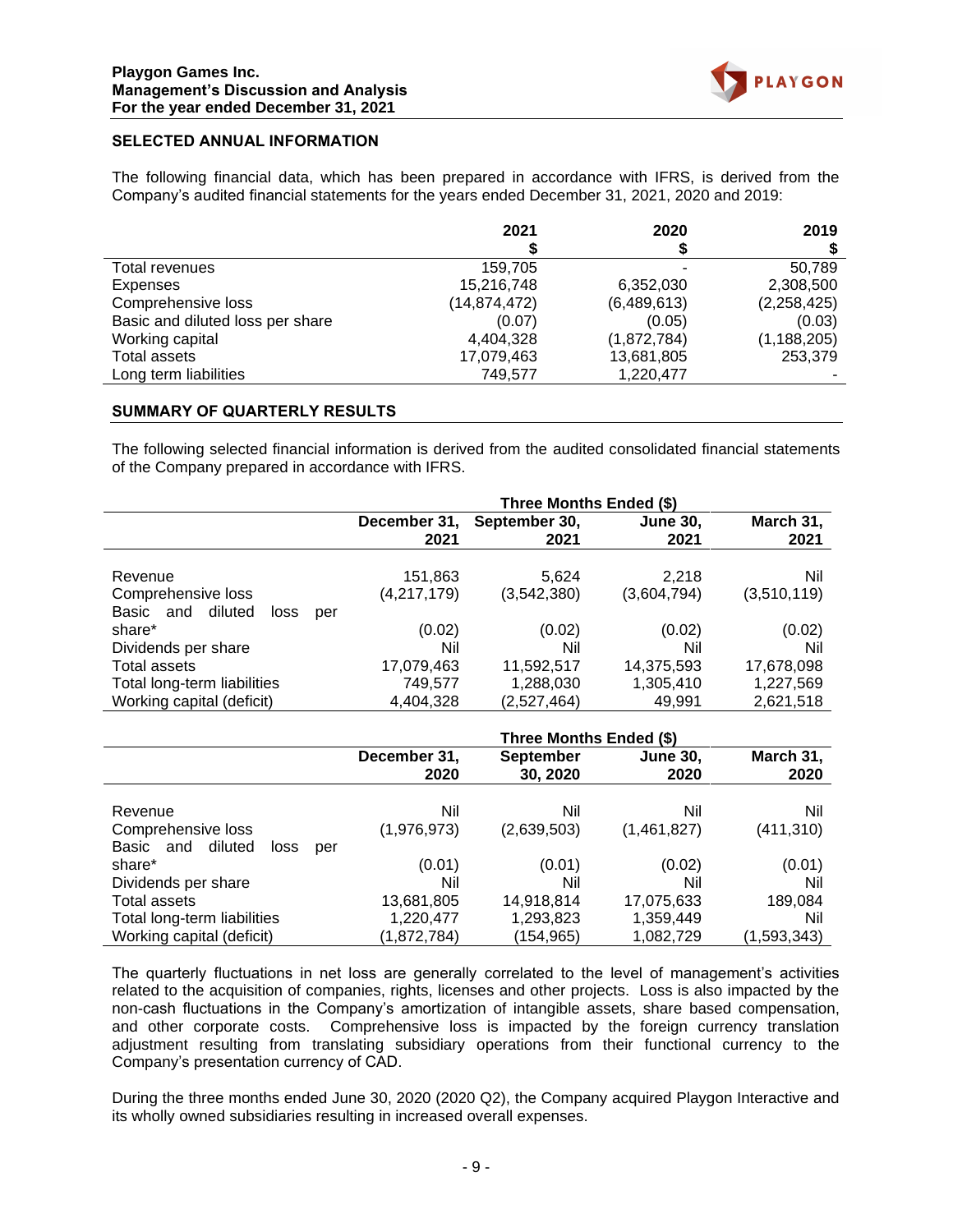

During Q3 and Q4 2020, the Company was focussed on the completion of upgrades to its Las Vegas Studio and additional development of its SaaS offerings. Additionally, as the Company completed a soft launch during Q4 2020 there were increased staffing costs associated with the Las Vegas Studio resulting in increased loss.

# **RESULTS OF OPERATIONS**

## **Year ended December 31, 2021**

For the year ended December 31, 2021, the Company had sales of \$159,705 (2020 - \$nil) and a net loss of \$14,843,831, compared to a net loss of \$6,391,317 for the year ended December 31, 2020. The increase in net loss is due to the following:

- I. Depreciation expense increased to \$3,117,229 (December 31, 2020 \$1,600,532) related to the amortization of property plant and equipment and intangible assets acquired in the Playgon Interactive Acquisition.
- II. Advertising and promotion expense decreased to \$427,125 (December 31, 2020 \$642,306) as the Company focused its spending on operations and integrating additional operators.
- III. Data access fees increased to \$633,025 (December 31, 2020 \$125,072) as the Company increased the number of operators live on the Live Dealer Product. During the period ended December 31, 2020, the Company had limited activity and was finalizing the acquisition of Playgon Interactive.
- IV. Interest expense increased to \$163,054 (December 31, 2020 \$131,065) as the Company received loans during the year ended December 31, 2020 and acquired additional loans in the Playgon Acquisition.
- V. Other general and administrative expenses increased to \$844,136 (December 31, 2020 \$198,303) primarily related to insurance and equipment rental costs.
- VI. Salaries and benefits increased to \$6,164,333 (December 31, 2020 \$704,734) as the Company is now consolidating the results of Playgon Interactive. Salaries and benefits include salaries for staff at the Company's Las Vegas studio, during the year ended December 31, 2021, the Company increased the number of dealer's and supervisors as additional operators have gone live.
- VII. The Company recorded a gain on debt settlement of \$191,031 (December 31, 2020 \$nil) related to the settlement of certain accounts payable.

## **Three months ended December 31, 2021**

For the three months ended December 31, 2021, the Company had sales of \$151,863 and a net loss of \$4,196,878 compared to sales of \$nil and a net loss of \$1,878,677 respectively, for the three months ended December 31, 2020. The increase in net loss is due to the following:

- I. Depreciation expense increased to \$813,342 (December 31, 2020 \$747,349) as the Company acquired property and equipment through its acquisition of Playgon Interactive and has continued to incur capital expenditures related to its Las Vegas studio in an effort to increase capacity. Additionally, the Company is recording amortization expense related to its intangible asset balance acquired through the acquisition of Playgon Interactive.
- II. Advertising and promotion expense increased to \$239,391 (December 31, 2020 \$16,428) as during the three months ended December 31, 2020 the Company focused its spending on operations and integrating additional operators.
- III. Data access fees increased to \$197,830 (December 31, 2020 \$52,600) as the Company increased the number of operators live on the Live Dealer Product. During the period ended December 31, 2020, the Company had limited activity and was finalizing the acquisition of Playgon Interactive.
- IV. Salaries and benefits increased to \$1,861,757 (December 31, 2020 \$180,294) as the Company is now consolidating the results of Playgon Interactive. Salaries and benefits include salaries for staff at the Company's Las Vegas studio, during the period ended December 31, 2021, the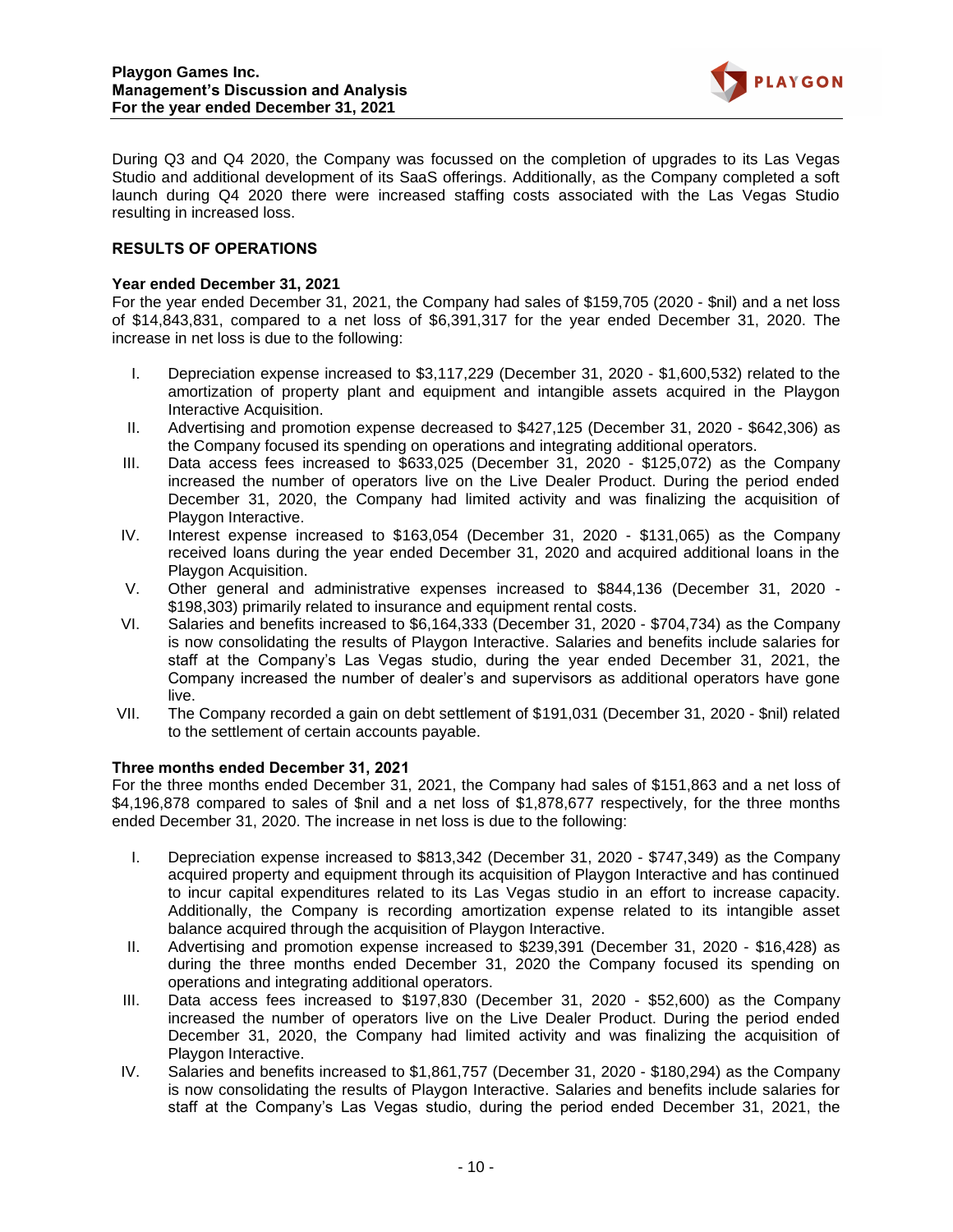

Company increased the number of dealer's and supervisors as additional operators have gone live.

- V. Share-based compensation decreased to \$183,366 (December 31, 2020 \$325,305) primarily relating to the forfeiture of certain options during the period ended December 31, 2021.
- VI. The Company recorded a gain on debt settlement of \$169,964 (December 31, 2020 \$nil) related to the settlement of certain accounts payable.

# **LIQUIDITY AND CAPITAL RESOURCES**

The Company's operations have been primarily funded from equity financings, which are dependent upon many external factors and may be difficult to secure or raise when required on terms acceptable to the Company or at all. During the year ended December 31, 2021, the Company incurred a net loss of \$14,843,831, has a working capital balance of \$4,404,328 (December 31, 2020 - negative working capital of \$1,872,784) and an accumulated deficit of \$44,865,856 (December 31, 2020 - \$30,022,025). The Company recognizes that its objectives and scope of expenditures may change with ongoing results and, as a result, it may be required to obtain additional financing. While the Company has been successful in securing financing in the past, there can be no assurance that it will be able to do so in the future or on favourable terms.

On March 11, 2020, the World Health Organization declared a global pandemic. In order to combat the spread of COVID-19 governments worldwide, including Canada, have enacted emergency measures including travel bans, legally enforced or self-imposed quarantine periods, social distancing and business and organization closures. These measures will have a significant, negative effect on the economy of all nations for an undeterminable period of time, the extent of which is also uncertain.

These factors indicate the existence of a material uncertainty that may cast significant doubt about the Company's ability to continue as a going concern. If for any reason the Company is unable to continue as a going concern, it could impact the Company's ability to realize assets at their recognized values and to meet its liabilities in the ordinary course of business at the amounts stated in the audited consolidated financial statements.

## **FINANCING ACTIVITIES AND CAPITAL EXPENDITURES**

During the year ended December 31, 2021:

On November 17, 2021, the Company completed a brokered private placement of 34,971,112 units at a price of \$0.30 per unit for gross proceeds of \$10,491,334. Each unit consists of one common share and one-half common share purchase warrant exercisable for a 24-month period at an exercise price of \$0.50 per warrant. The Company fair valued the warrants at \$nil, using the residual value method. In connection with this private placement, the Company incurred agent fees of \$65,794, agents' expenses of \$49,900, regulatory and other fees of \$34,063, legal fees of \$72,394, issued 233,872 common shares valued at \$107,581 to the agent, and issued 438,618 agent warrants at a value of \$135,112 with each agent warrant being exercisable for an 18-month period at an exercise price of \$0.30 per warrant.

During the year ended December 31, 2021, the Company incurred \$480,563 (December 31, 2020 - \$615,924) of capital expenditures, primarily relating to upgrades to the Las Vegas Studio.

As at December 31, 2021, the Company owes third party lenders \$200,000. During the year ended December 31, 2021, the Company repaid \$564,750 in short term loans. The loans are secured by assets of the Company with due dates ranging from demand loans to periods of one year and interest rates ranging from 7% to 12% per annum. As at December 31, 2021, the amount outstanding was due on demand and incurred interest of 12% per annum. Interest of \$54,579 (December 31, 2020 - \$25,926) remains outstanding and is included in accounts payable and accrued liabilities.

As at December 31, 2021 the Company has \$133,660 and US\$288,351 (CAD \$365,571) owing to various third party lenders. The loans are secured by assets of the Company and bear interest at 5% per annum.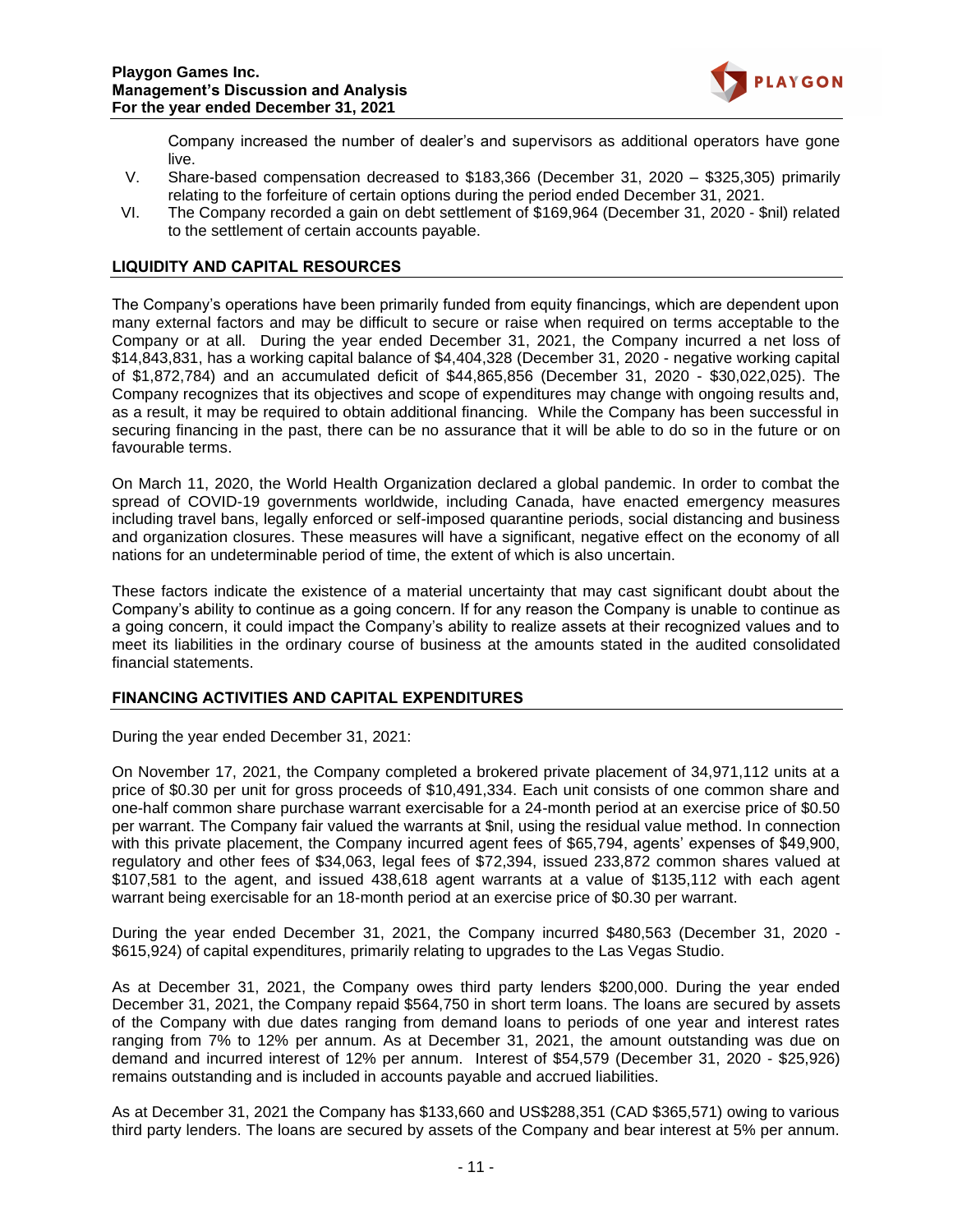

The loan repayment schedule is based on an amount equal to 25% of the free cash flow of the Company, that is cash flow generated by operations after deducting all expenditures ("Available Cash Flow"). The Company evaluates the likelihood of having Available Cash Flow for debt repayments on a quarterly basis. Interest of \$38,297 (December 31, 2020 - \$25,926) remains outstanding and is included in accounts payable and accrued liabilities.

As at December 31, 2021, the Company owes the Government of Canada \$60,000 (December 31, 2020 - \$40,000) in relation to two loans received under the Canada Emergency Business Account ("CEBA") program. The CEBA loans are interest free and mature December 31, 2023. Should the Company repay the balance of the loans before the maturity date, 25% of the loan will be forgiven.

During the year ended December 31, 2021, financing activities provided \$16,861,964 (December 31, 2020 - \$5,563,357) in cash flows, primarily due to the private placement and warrant exercises.

## **OFF-BALANCE SHEET ARRANGEMENTS**

The Company has no off-balance sheet arrangements.

# **CRITICAL ACCOUNTING ESTIMATES**

The preparation of financial statements in conformity with IFRS requires management to make estimates and assumptions that affect the reported amounts of assets and liabilities and disclosure of contingent assets and liabilities at the date of the financial statements, and the reported amounts of revenues and expenditures during the reporting period. The significant estimates made by management include the determination of useful lives for property and equipment and intangible assets, determination of functional currency, the categorization of financial instruments, estimation of the fair values of financial instruments, determination of impairments of long-lived assets, valuations of allowances for future income tax assets, and assumptions used for share-based compensation. Actual results may differ from those estimates.

## **RELATED PARTY TRANSACTIONS AND BALANCES**

Transactions with related parties are made in the normal course of business and are measured at the exchange amount, which is the amount of consideration established and agreed to by the related parties.

*(a) Transactions with Key Management Personnel*

Key management personnel include those persons having authority and responsibility for planning, directing and controlling the activities of the Company as a whole. The Company has determined that key management personnel consists of certain of the members of the Company's Board of Directors and its executive officers.

Summary of key management personnel compensation:

|                                            | For the year ended<br>December 31, |           |
|--------------------------------------------|------------------------------------|-----------|
|                                            | 2021                               | 2020      |
|                                            | S                                  |           |
| Management and directors fees <sup>1</sup> | 853,293                            | 562.242   |
| Salaries and benefits <sup>2</sup>         | 350,000                            | 64.091    |
| Professional fees <sup>3</sup>             | 101,175                            | 126,489   |
| Share-based compensation                   | 933,374                            | 1,220,965 |
| Share issue costs <sup>4</sup>             |                                    | 71,869    |
|                                            |                                    |           |
|                                            | 2,237,842                          | 2,045,656 |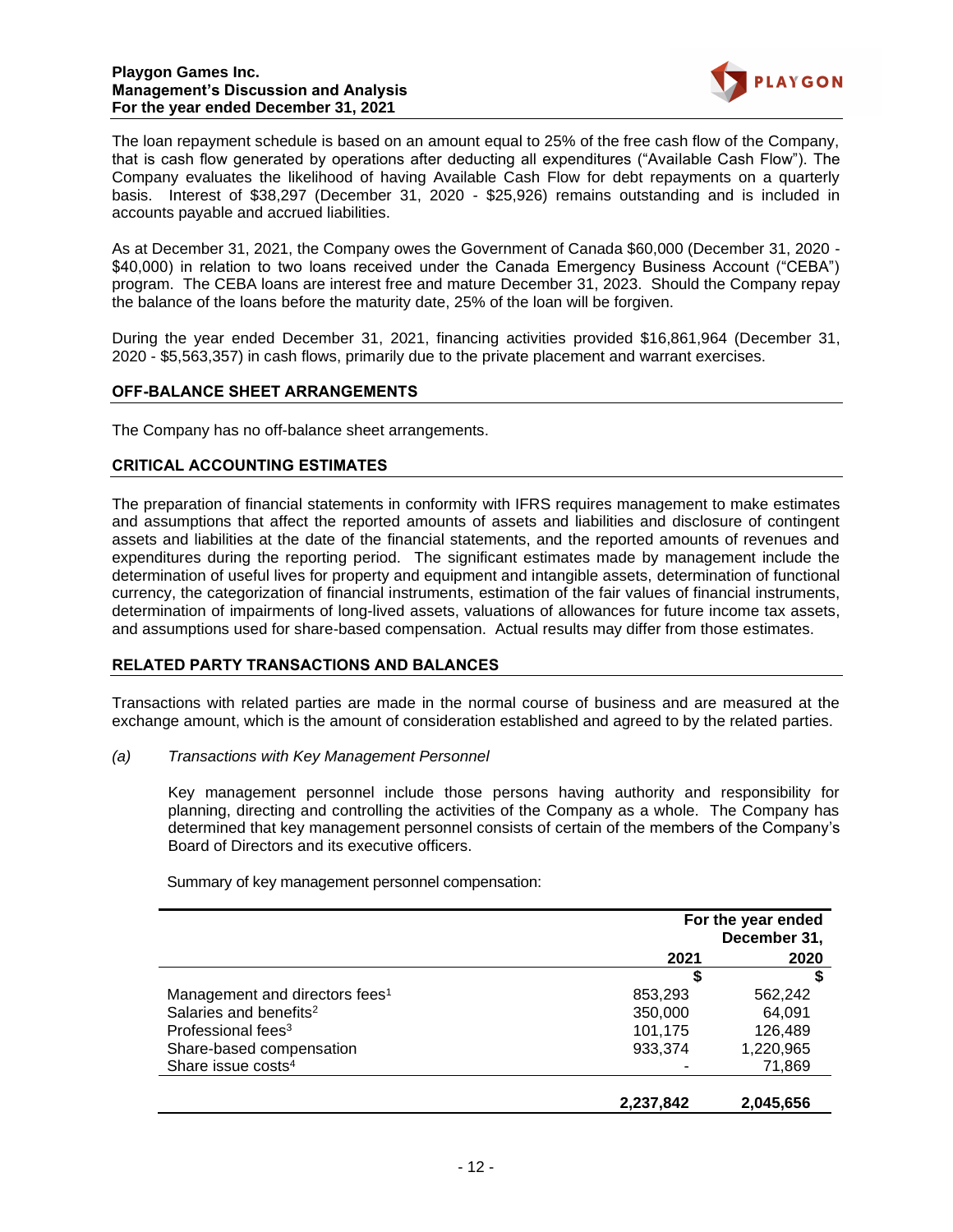

- 1) Fees earned by Qwest Capital Inc., a company controlled by Darcy Krogh, Penturn & Company Ltd., a company whose managing partner is James Penturn, Mike Marrandino, William Scott, Jason Meretsky (former director), Paul Dever (former CFO), Guido Ganschow and COO Steve Baker.
- 2) Fees earned by Guido Ganschow, a director of the Company
- 3) Fees earned by Harry Nijjar, CFO. The Company has a consulting agreement with Malaspina Consultants Inc. a company where Mr. Nijjar is a managing director.
- 4) Fees earned by Meretsky Law Firm, a law firm of which Jason Meretsky, a former director of the Company, is a partner.

As at December 31, 2021, \$471,193 (December 31, 2020 - \$1,236,578) was owing to directors and officers or to companies controlled by common directors for unpaid fees and expense reimbursements.

# **RISK FACTORS**

The business and operations of the Company are subject to numerous risks, many of which are beyond the Company's control. The Company considers the risks set out below to be some of the most significant to potential investors in the Company, but not all of the risks are associated with an investment in securities of the Company. If any of these risks materialize into actual events or circumstances or other possible additional risks and uncertainties of which the Company is currently unaware or which it considers to be material in relation to the Company's business actually occur, the Company's assets, liabilities, financial condition, results of operations (including future results of operations), business and business prospects, are likely to be materially and adversely affected. In such circumstances, the price of the Company's securities could decline and investors may lose all or part of their investment.

## **Global Pandemics**

On March 11, 2020, the World Health Organization declared coronavirus COVID-19 a global pandemic. This contagious disease outbreak, which has continued to spread, and any related adverse public health developments, has adversely affected workforces, customers, economies, and financial markets globally, potentially leading to an economic downturn. It has also disrupted the normal operations of many businesses, including ours. This outbreak could decrease spending, adversely affect demand for our product and harm our business and results of operations; however, the Company has also recognized that the pandemic has led to a global increase in screen time and online gaming which is beneficial to the Company's operations. It is not possible for us to predict the duration or magnitude of the adverse results of the outbreak and its effects on our business, results of operations, or how it will impact the Company's ability to conduct financings at this time.

## **Additional Financing**

The Company may need additional financing. The Company's ability to obtain additional financing will depend on investor demand, operating performance, the condition of the capital markets and other factors. If the Company raises additional funds through the issuance of equity, equity-linked or debt securities, those securities may have rights, preferences, or privileges senior to the rights of holders of the Company shares, and existing holders of such shares may experience dilution.

## **Risks Related to Potential Inability to Protect Proprietary Technology**

To protect its proprietary technology, the Company will rely principally upon copyright and trade secret protection. All proprietary information that can be copyrighted will be marked as such. There can be no assurance that the steps taken by the Company in this regard will be adequate to prevent misappropriation or independent third-party development of the Company's technology. Further, the laws of certain countries in which the Company anticipates licensing its technologies and products do not protect software and intellectual property rights to the same extent as the laws of Canada. The Company will generally not include in its software any mechanism to prevent or inhibit unauthorized use, but the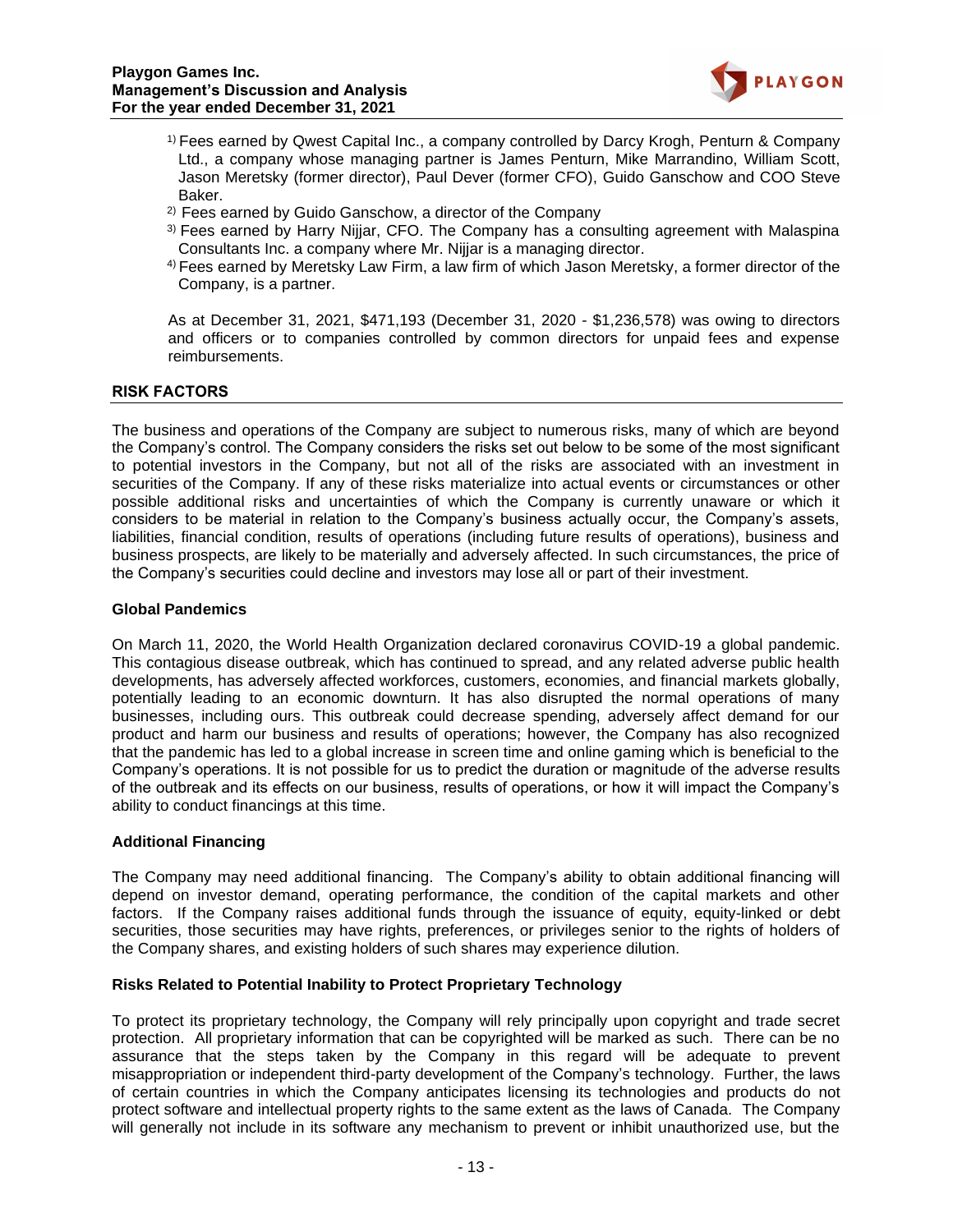

Company will generally require the execution of an agreement that restricts unauthorized copying and use of its products. If unauthorized copying or misuse of its products were to occur, the Company's business and results of operations could be materially adversely affected.

While the disclosure and use of the Company's proprietary technology, know-how and trade secrets will be generally controlled under agreements with the parties involved, there can be no assurance that all confidentiality agreements will be honored, that others will not independently develop similar or superior technology, that disputes will not arise concerning the ownership of intellectual property, or that dissemination of the Company's proprietary technology, know-how and trade secrets will not occur. Further, if an infringement claim is brought against the Company, litigation would be costly and time consuming, but may be necessary to protect its proprietary rights and to defend itself. The Company could incur substantial costs and diversion of management resources in the defense of any claims relating to the proprietary rights of others or in asserting claims against others. If the Company cannot prevent other companies from infringing on its technologies, it may not achieve profitability and an investor may lose his or her investment.

# **Risks Related to Potential Intellectual Property Rights Claims**

Companies in the Internet, technology and media industries own large numbers of patents, copyrights, trademarks and trade secrets and frequently enter into litigation based on allegations of infringement or other violations of intellectual property rights. The Company may be subject to intellectual property rights claims in the future and its technologies may not be able to withstand any third-party claims or rights against their use. Any intellectual property claims, with or without merit, could be time consuming, expensive to litigate or settle and could divert management resources and attention. An adverse determination also could prevent the Company from offering its products and services to others and may require that it procure substitute products or services for these members.

With respect to any intellectual property rights claim, the Company may have to pay damages or stop using technology found to be in violation of a third party's rights. The Company may have to seek a license for the technology, which may not be available on reasonable terms and may significantly increase its operating expenses. The technology also may not be available for license to the Company at all. As a result, the Company may also be required to develop alternative non-infringing technology, which could require significant effort and expense. If the Company cannot license or develop technology for the infringing aspects of its business, it may be forced to limit its product and service offerings and may be unable to compete effectively. Any of these results could harm the Company's brand and prevent the Company from generating sufficient revenue or achieving profitability.

## **Risks Related to Uncertainty of the iGaming Market**

Online, social, casual and mobile gaming are relatively new industries that continues to evolve. The success of this industry and the Company's Live Dealer and Daily Fantasy Sports business will be affected by future developments in the iGaming market, social gaming market, mobile platforms, legal or regulatory developments (such as the passage of new laws or regulations or the extension of existing laws or regulations regarding online gaming activities), data privacy laws and regulations, and other factors that the Company is unable to predict and which are beyond the Company's control.

## **Potential Changes in Laws and Regulations Relating to the Resulting Issuer's Business**

The Company has obtained a Type 1 gaming license in Malta from the MGA, permitting the Company to offer its Live Dealer product in permitted jurisdictions. The Company expects to offer its Live Dealer product to the US and Canadian market and has engaged Duane Morris LLP to facilitate any licensing applications. Further licensing may be required as the Company's business matures and enters new markets globally. Changes in applicable laws or regulations or evolving interpretations of existing law could, in certain circumstances, result in increased compliance costs or capital expenditures, which could affect the Company's profitability, or impede the Company's ability to carry on its business which could affect its revenues.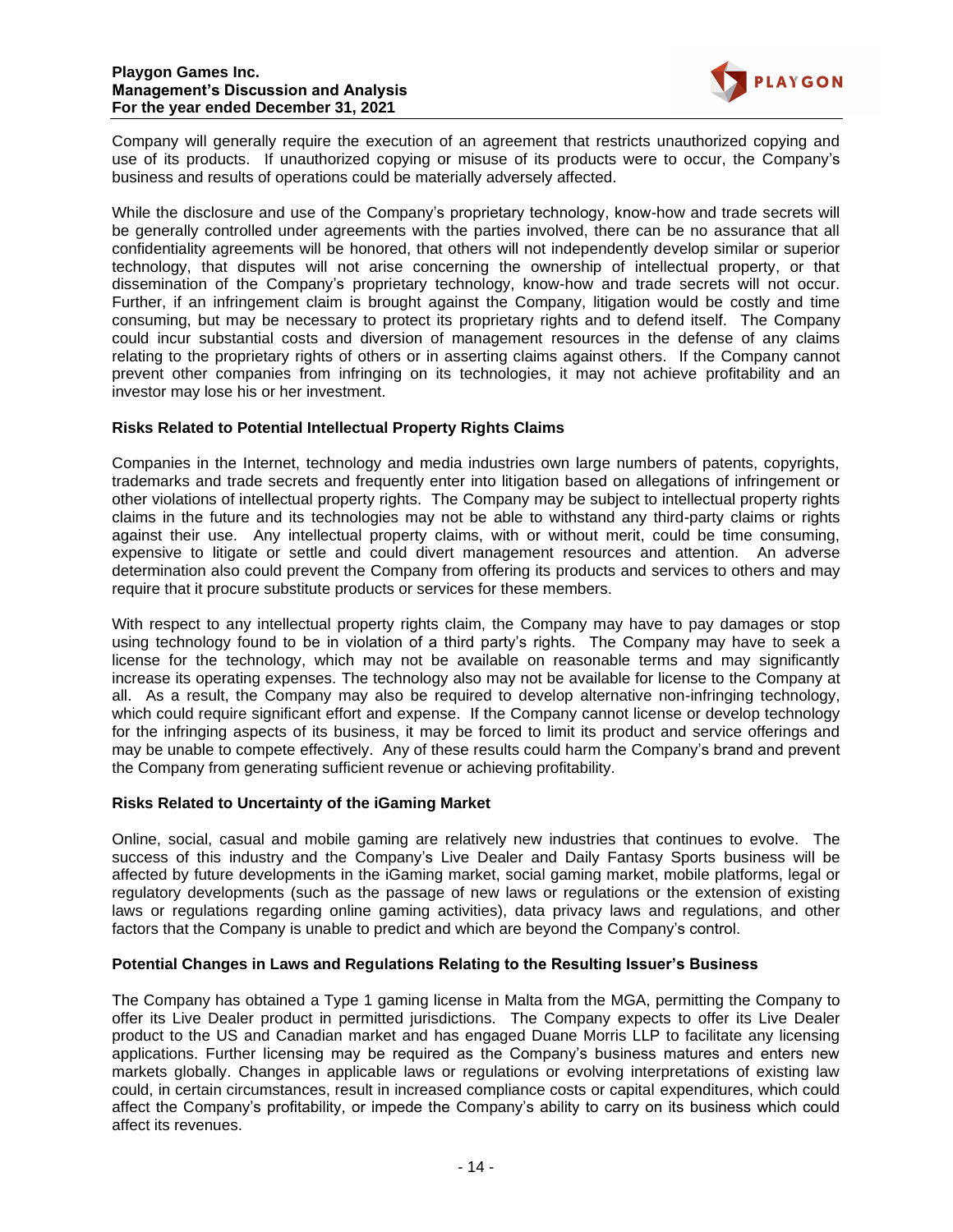

Changes in existing gaming regulations or industry standards may hinder or prevent the Company from continuing to operate in those jurisdictions where it intends to carry on business, which would harm its operating results and financial condition. In particular, the enactment of unfavorable legislation or government efforts affecting the iGaming business generally, such as taxing or attempts to restrict the content or access to the Company's products may have a negative impact on the Company's operations. It cannot be assured that the Company will be able to adequately adjust to such potential changes.

Public opinion can also exert a significant influence over the regulation of the iGaming business. A negative shift in the public's perception could affect future legislation in individual jurisdictions. Negative public perception could lead to new restrictions in jurisdictions in which the Company proposes to operate.

## **Risks Related to Potential for Regulations that May be Adopted with Respect to the Internet and Electronic Commerce**

In addition to regulations pertaining to the iGaming industry, the Company may become subject to any number of laws and regulations that may be adopted with respect to the Internet and electronic commerce. New laws and regulations that address issues such as user privacy, pricing, online content regulation, taxation, advertising, intellectual property, information security, and the characteristics and quality of online products and services may be enacted. As well, current laws, which predate or are incompatible with the Internet and electronic commerce, may be applied and enforced in a manner that restricts the electronic commerce market. The application of such pre-existing laws regulating communications or commerce in the context of the Internet and electronic commerce is uncertain. Moreover, it may take years to determine the extent to which existing laws relating to issues such as intellectual property ownership and infringement, libel and personal privacy are applicable to the Internet. The adoption of new laws or regulations relating to the Internet, or particular applications or interpretations of existing laws, could decrease the growth in the use of the Internet, decrease the demand for the Company's Live Dealer and E-Table games and Daily Fantasy Sports product, increase the Company's cost of doing business or could otherwise have a material adverse effect on the Company's business, revenues, operating results and financial condition.

## **Risks Related to Changing Customer Preferences**

The demands of the Company's customers and the end users of the Live Dealer Product, E-Table games and DFS product and their preferences will be continually changing. In the gaming industry, there is constant pressure to develop and market new game content and technologically innovative products. The Company's revenues will be dependent on the earning power and life span of its products. The Company will therefore face increased pressure to design and deploy new successful game content to maintain and increase its revenue and remain competitive. The success of newly introduced technology and products will be dependent on customer acceptance of the Company's products.

As a result of changing consumer preferences, many Internet websites are successfully marketed for a limited period of time. Even if the Company's products become popular, there can be no assurance that any of its products will continue to be popular for a period of time. The Company's success will be dependent upon its ability to develop new and improved product lines. The Company's failure to introduce new features and product lines and to achieve and sustain market acceptance could result in it being unable to continually meet consumer preferences and generate significant revenues.

## **Competition**

The Internet gaming industry is highly competitive. New competitors may enter the Company's key market areas. If the Company is unable to obtain significant early market presence or it loses market share to its competitors, it will materially affect its results of operations and future prospects.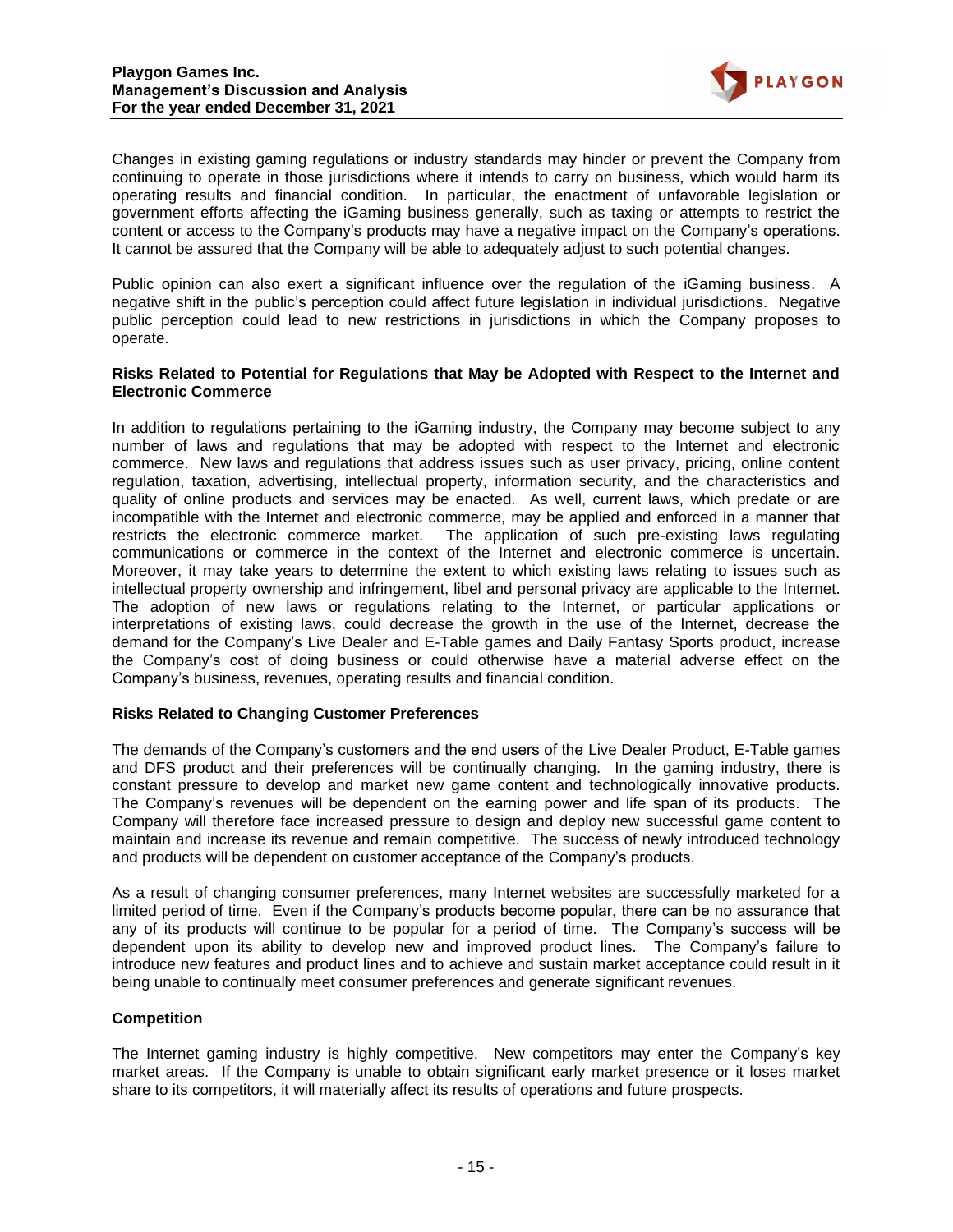

# **Reliance on Key Personnel and Absence of Key Person Insurance**

The Company's future success will depend heavily upon the continuing services of the members of its senior management team. If one or more of its senior executives or other key personnel are unable or unwilling to continue in their present positions, the Company may not be able to replace them easily or at all, and the Company's business may be disrupted and its financial condition and results of operations may be materially and adversely affected. Competition for senior management and key personnel is intense, the pool of qualified candidates is very limited, and the Company may not be able to retain the services of its senior executives or key personnel, or attract and retain high-quality senior executives or key personnel in the future. It is anticipated that the Company will not initially maintain key man insurance on its senior managers. The loss of the services of its senior management team and employees could result in a disruption of operations that could result in reduced revenues.

## **Reliance on Highly Skilled Personnel**

The Company's performance and future success will depend on the talents and efforts of highly skilled individuals. The Company will need to identify, hire, develop, motivate and retain highly skilled personnel for all areas of its organization. Competition in the software industry for qualified employees is intense. The Company's ability to compete effectively will depend on its ability to attract new employees and to retain and motivate existing employees.

As competition in its industry intensifies, it may be more difficult for the Company to hire, motivate and retain highly skilled personnel. If the Company does not succeed in attracting additional highly skilled personnel or retaining or motivating the existing personnel, it may be unable to grow and effectively generate sufficient revenues and achieve profitability.

## **Risks Relating to Potential Inability to Adapt or Expand Existing Technology Infrastructure to Accommodate Greater Demand for Services**

The Company expects that its Live Dealer Product, E-Table games and DFS Product will serve a large number of users and customers. The Company's technology infrastructure will be highly complex and may not provide satisfactory service in the future, especially as the number of customers increases. The Company may be required to upgrade its technology infrastructure to keep up with the increasing demand for its services, such as increasing the capacity of its hardware servers and the sophistication of its software. If the Company fails to adapt its technology infrastructure to accommodate greater demand for services, its users and customers may become dissatisfied with its services and switch to competitors' products, which will prevent the Company from achieving profitability.

## **Risks Relating to Potential Inability to Develop and Enhance the Company's Products**

The markets for the Company's Live Dealer Product, E-Table games and DFS Products will be characterized by rapidly changing technology, evolving industry standards and increasingly sophisticated customer requirements. The introduction of products embodying new technology and the emergence of new industry standards could render the Company's products obsolete and unmarketable. It is critical to the success of the Company to be able to anticipate, react and adapt quickly to changes in technology or in industry standards and to successfully develop and introduce new, enhanced and competitive products on a timely basis. Further, the Company's competitors may adapt to an emerging technology more quickly or effectively than the Company, resulting in the creation of products that are technologically superior to the Company's, more appealing to customers, or both. The Company cannot give assurance that it will successfully develop new products or enhance and improve its existing products, that new products or an enhanced and improved version of the Company's products will achieve market acceptance or that the introduction of new products or enhanced existing products by others will not render the Company's iGaming products obsolete.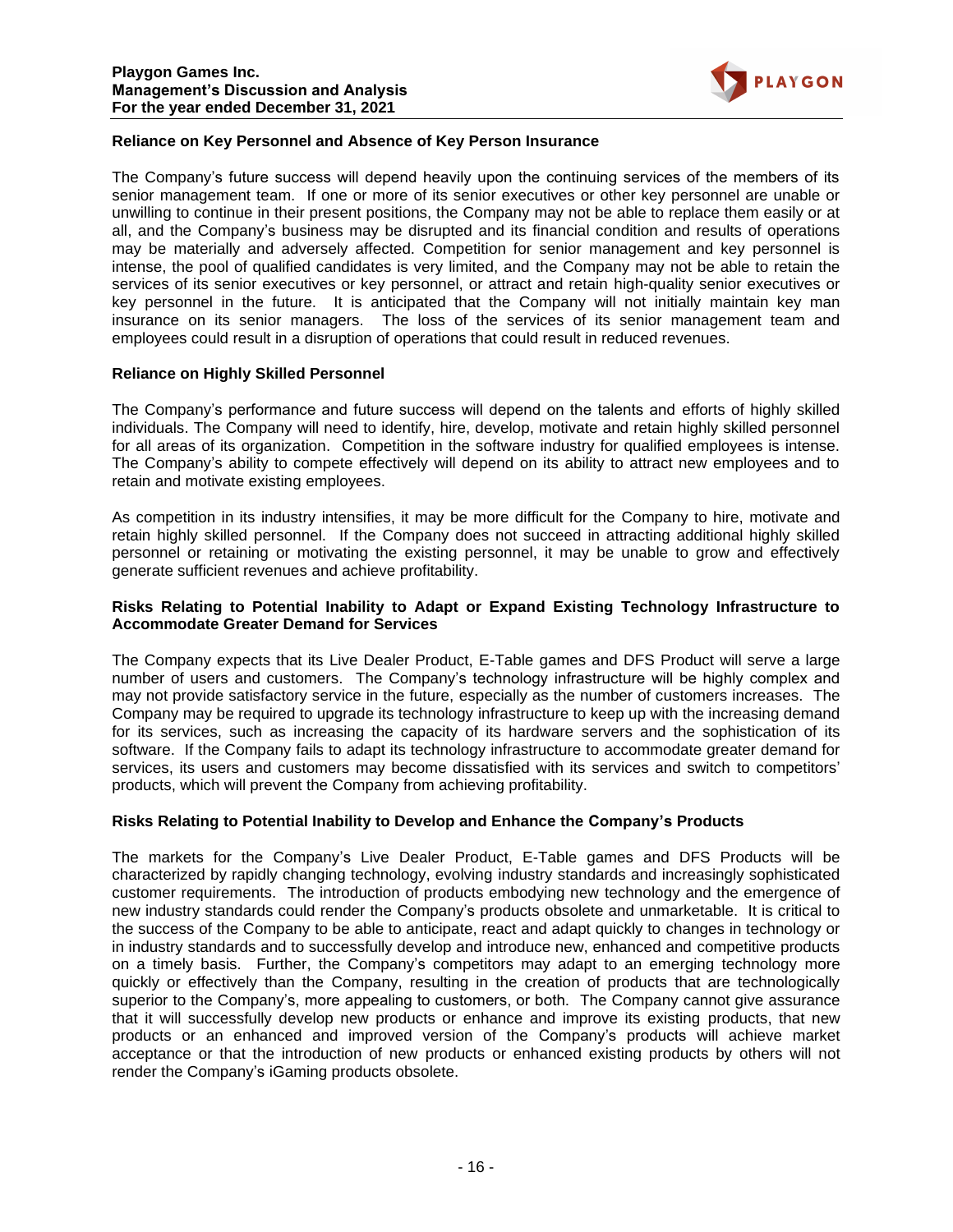

# **Reliance on Development and Maintenance of the Internet Infrastructure**

The success of the Company's services will depend largely on the development and maintenance of the Internet infrastructure. This includes maintenance of a reliable network backbone with the necessary speed, data capacity, and security, as well as timely development of complementary products, for providing reliable Internet access and services. The Internet has experienced, and is likely to continue to experience, significant growth in the numbers of users and amount of traffic. The Internet infrastructure may be unable to support such demands. In addition, increasing numbers of users, increasing bandwidth requirements, or problems caused by "viruses", "worms", and similar programs may harm the performance of the Internet. The backbone computers of the Internet have been the targets of such programs. The Internet has experienced a variety of outages and other delays as a result of damage to portions of its infrastructure, and it could face outages and delays in the future. These outages and delays could reduce the level of Internet usage generally as well as the level of usage of the Company's products and reduce the Company's revenues.

#### **Risks Related to Potential Interruption or Failure of the Resulting Issuer's Information Technology and Communications Systems**

The Company's ability to provide the Live Dealer Product, E-Table games and DFS Product will depend on the continuing operation of its information technology and communications systems. Any damage to or failure of its systems could interrupt its service. Service interruptions could reduce the Company's revenues and profits and damage its brand if its system is perceived to be unreliable.

## **Risks Related to Potential Inability of Internet Infrastructure to Meet the Demand**

The growth of Internet usage has caused frequent interruptions and delays in processing and transmitting data over the Internet. There can be no assurance that the Internet infrastructure or the Company's own network systems will be able to meet the demand placed on it by the continued growth of the Internet, the overall online fantasy sports and gaming industries or of the Company's customers.

The Internet's viability could be affected if the necessary infrastructure is not sufficient, or if other technologies and technological devices eclipse the Internet as a viable channel.

## **Risks Related to Potential Undetected Errors in the Resulting Issuer's Products**

The Company's Live Dealer Product, E-Table games and DFS Product could contain undetected errors or "bugs" that could adversely affect its performance. This could cause the Company to lose market share, damage its reputation and brand name, and reduce its revenues.

#### **Risks Related to Potential Systems, Network Failures or Cyber-Attacks**

The Company's operations and databases of business or customer information will be susceptible to outages due to fire, floods, power loss, break-ins, cyber-attacks, network penetration, data privacy or security breaches, denial of service attacks and similar events. The Company's products will be vulnerable to viruses, malicious software, worms, Trojan horses or spy-ware, which could have a material adverse effect on the Company's business, reputation, operating results and financial condition.

#### **Risks Related to the Recovery of Cash at Bank in Malta**

In October 2018, the Company's bank in Malta, Satabank, was directed by the Malta Financial Services Authority (MFSA) to refrain, cease and desist from taking further deposits into the accounts of its current customers. The MFSA also asked Ernst & Young, to take charge of the bank's assets for the purpose of safeguarding the interests of depositors and to assume control of the bank's business. While management is confident that the Company will recover the funds held by Satabank and are working through the process with the bank to move the funds to a new bank, there is a risk that it may be not able to and the funds may remain frozen. The Company has 46,047 euro (CA\$66,267) in a bank account at